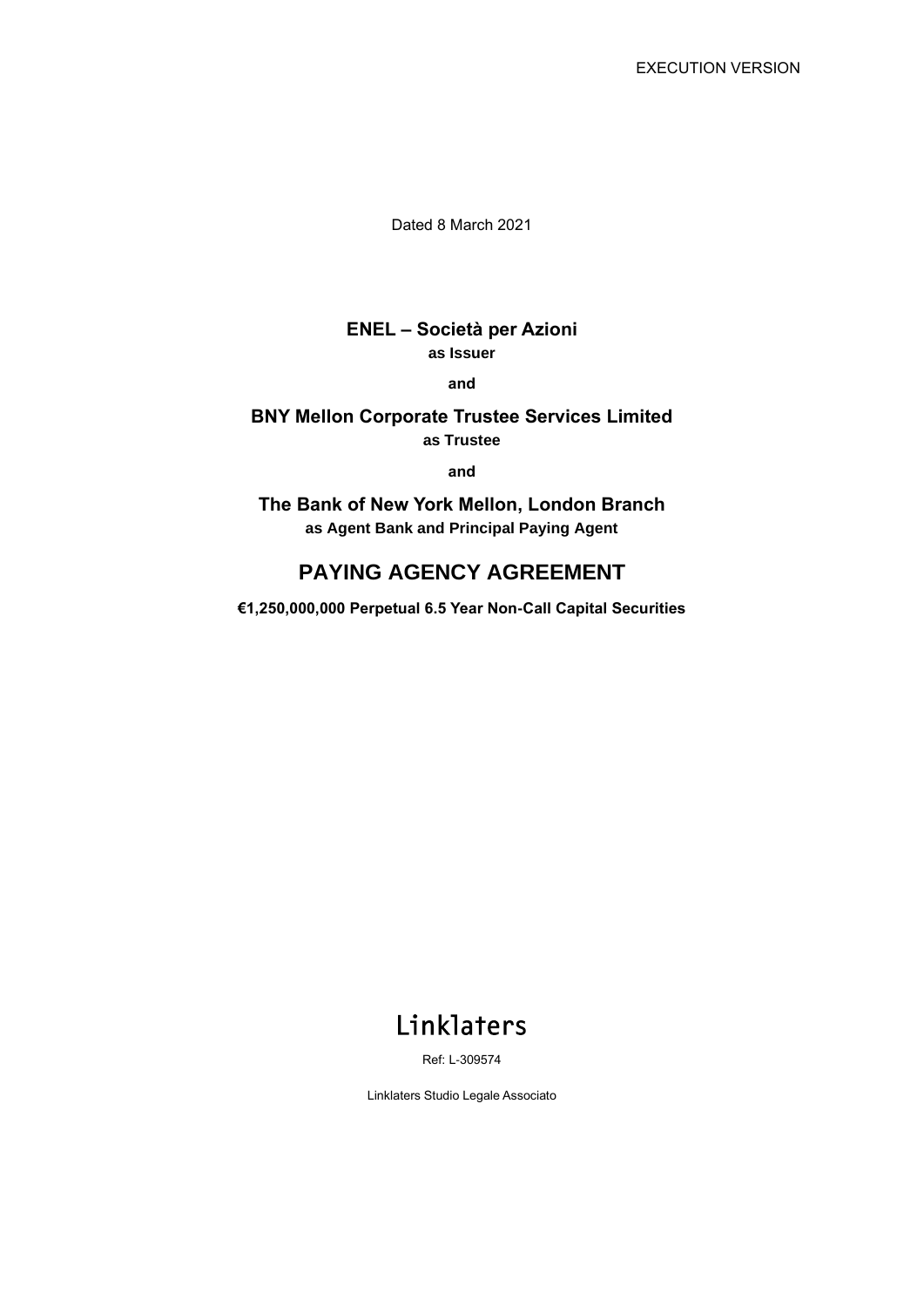|              | <b>Contents</b><br>Page                                                           |  |  |
|--------------|-----------------------------------------------------------------------------------|--|--|
| 1            |                                                                                   |  |  |
| $\mathbf{2}$ |                                                                                   |  |  |
| 3            |                                                                                   |  |  |
| 4            |                                                                                   |  |  |
| 5            |                                                                                   |  |  |
| 6            |                                                                                   |  |  |
| 7            |                                                                                   |  |  |
| 8            |                                                                                   |  |  |
| 9            |                                                                                   |  |  |
| 10           |                                                                                   |  |  |
| 11           | Notice in Connection with Optional Redemption and Early Redemption  11            |  |  |
| 12           |                                                                                   |  |  |
| 13           |                                                                                   |  |  |
| 14           | Issue of Replacement Securities, Coupons and Talons and Further Coupon Sheets. 12 |  |  |
| 15           |                                                                                   |  |  |
| 16           | Copies of the Trust Deed and this Agreement Available for Inspection  14          |  |  |
| 17           |                                                                                   |  |  |
| 18           |                                                                                   |  |  |
| 19           |                                                                                   |  |  |
| 20           |                                                                                   |  |  |
| 21           |                                                                                   |  |  |
| 22           |                                                                                   |  |  |
| 23           |                                                                                   |  |  |
| 24           |                                                                                   |  |  |
| 25           |                                                                                   |  |  |
| 26           |                                                                                   |  |  |
| 27           |                                                                                   |  |  |

## **Table of Contents**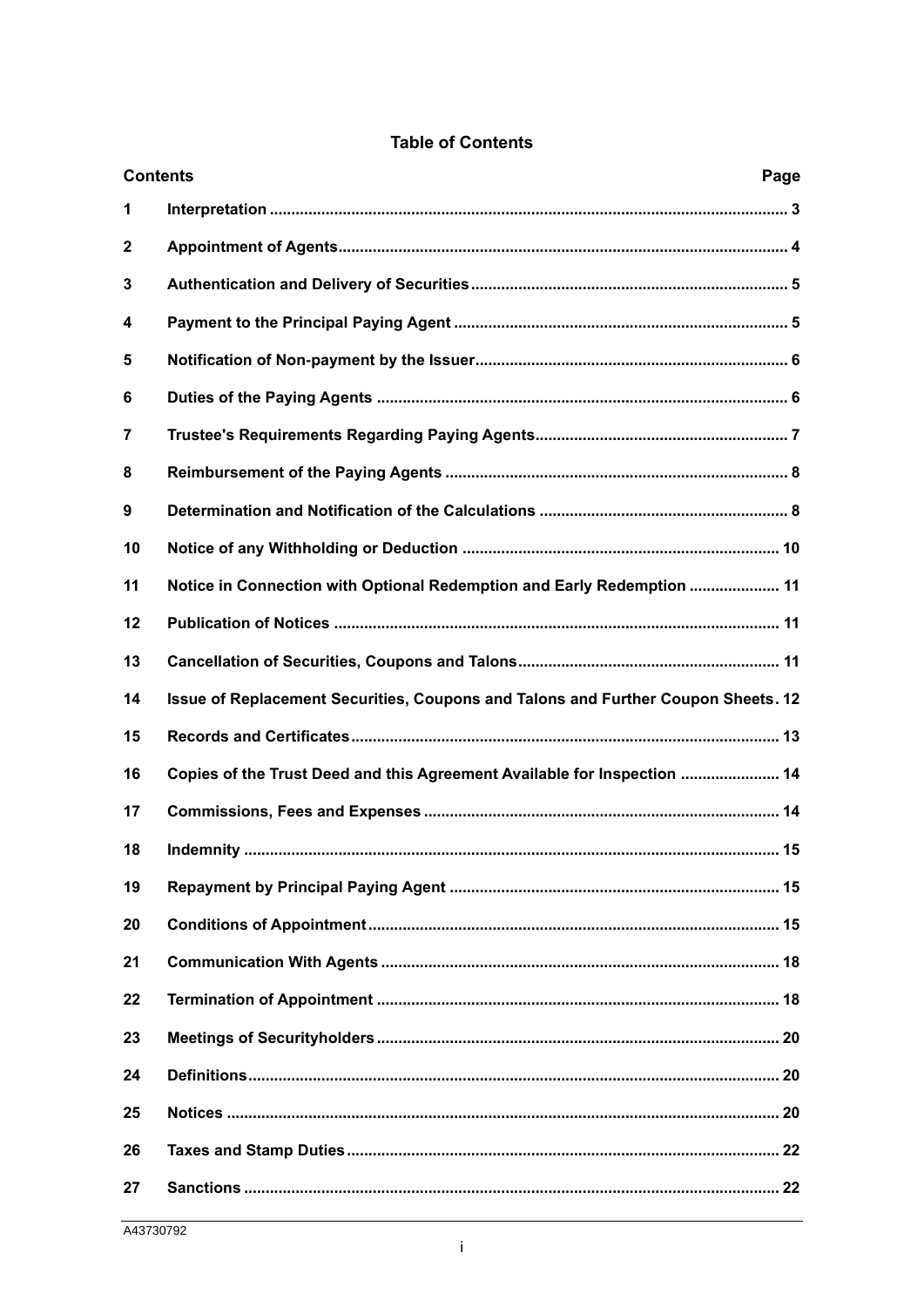| 28 |  |  |
|----|--|--|
| 29 |  |  |
| 30 |  |  |
| 31 |  |  |
|    |  |  |
| 25 |  |  |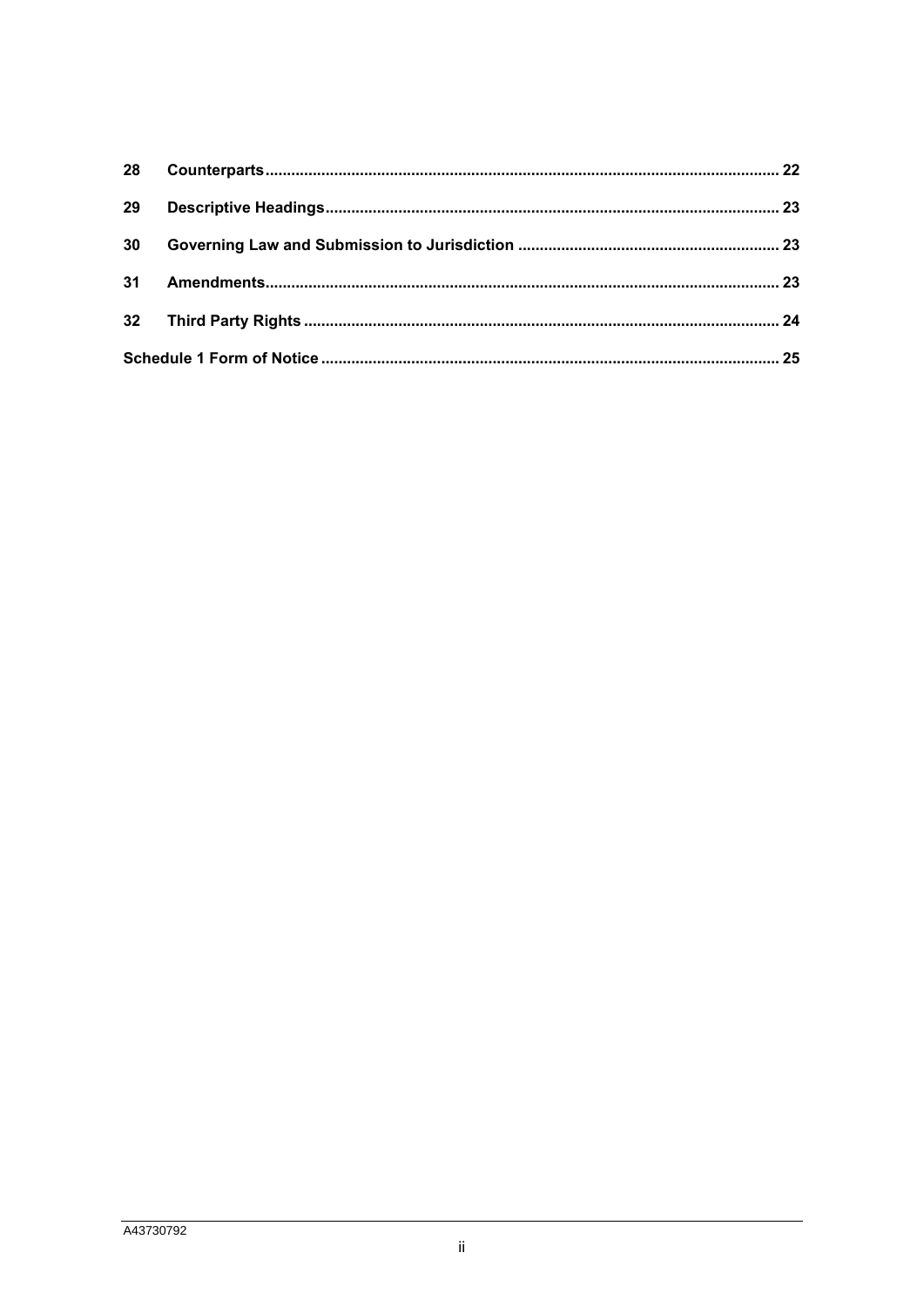**This Agreement** is dated 8 March 2021 and made in London **among**:

- **(1) ENEL – Società per Azioni** (the "**Issuer**");
- **(2) BNY Mellon Corporate Trustee Services Limited** (the "**Trustee**"); and
- **(3) The Bank of New York Mellon, London Branch** (the "**Principal Paying Agent**" and, together with any additional paying agents appointed pursuant to Clause [22.1,](#page-18-0) the "**Paying Agents**", and the "**Agent Bank**").

#### **Whereas**:

- (A) The Issuer has agreed to issue  $\epsilon$ 1,250,000,000 Perpetual 6.5 Year Non-Call Capital Securities (the "**Securities**"), which expression shall include, unless the context otherwise requires, any further Securities issued pursuant to Condition 15 (*Further Issues*) of the Terms and Conditions of the Securities (the "**Conditions**") and forming a single series with the Securities.
- (B) The Securities are to be constituted by a Trust Deed (the "**Trust Deed**") dated 8 March 2021 between the Issuer and the Trustee.
- (C) The Securities will be issued in bearer form in the denomination of €100,000 each with interest coupons ("**Coupons**" which expression shall, except in Clause [13](#page-11-0) and Clause [15,](#page-13-0) include Talons) and one Talon for further Coupons (a "**Talon**") attached.
- (D) The Securities will initially be represented by a temporary Global Security (the "**Temporary Global Security**") in or substantially in the form set out in the First Schedule to the Trust Deed which will be exchanged in accordance with its terms for a permanent Global Security (the "**Permanent Global Security**" and, together with the Temporary Global Security, the "**Global Securities**") in or substantially in the form also set out in Schedule 1 to the Trust Deed.
- (E) The definitive Securities and Coupons will be in or substantially in the respective forms set out in Part 1 of Schedule 2 to the Trust Deed. The Conditions will be in or substantially in the form set out in Part 2 of Schedule 2 to the Trust Deed.

**Now it is hereby agreed** as follows:

#### **1 Interpretation**

**1.1** In this Agreement:

"**Applicable Law**" means any law or regulation.

"**Authority**" means any competent regulatory, prosecuting, Tax or governmental authority in any jurisdiction.

"**Code**" means the U.S. Internal Revenue Code of 1986, as amended.

"**FATCA Withholding**" means any withholding or deduction required pursuant to an agreement described in section 1471(b) of the Code, or otherwise imposed pursuant to sections 1471 through 1474 of the Code, any regulations or agreements thereunder, any official interpretations thereof, or any law implementing an intergovernmental approach thereto.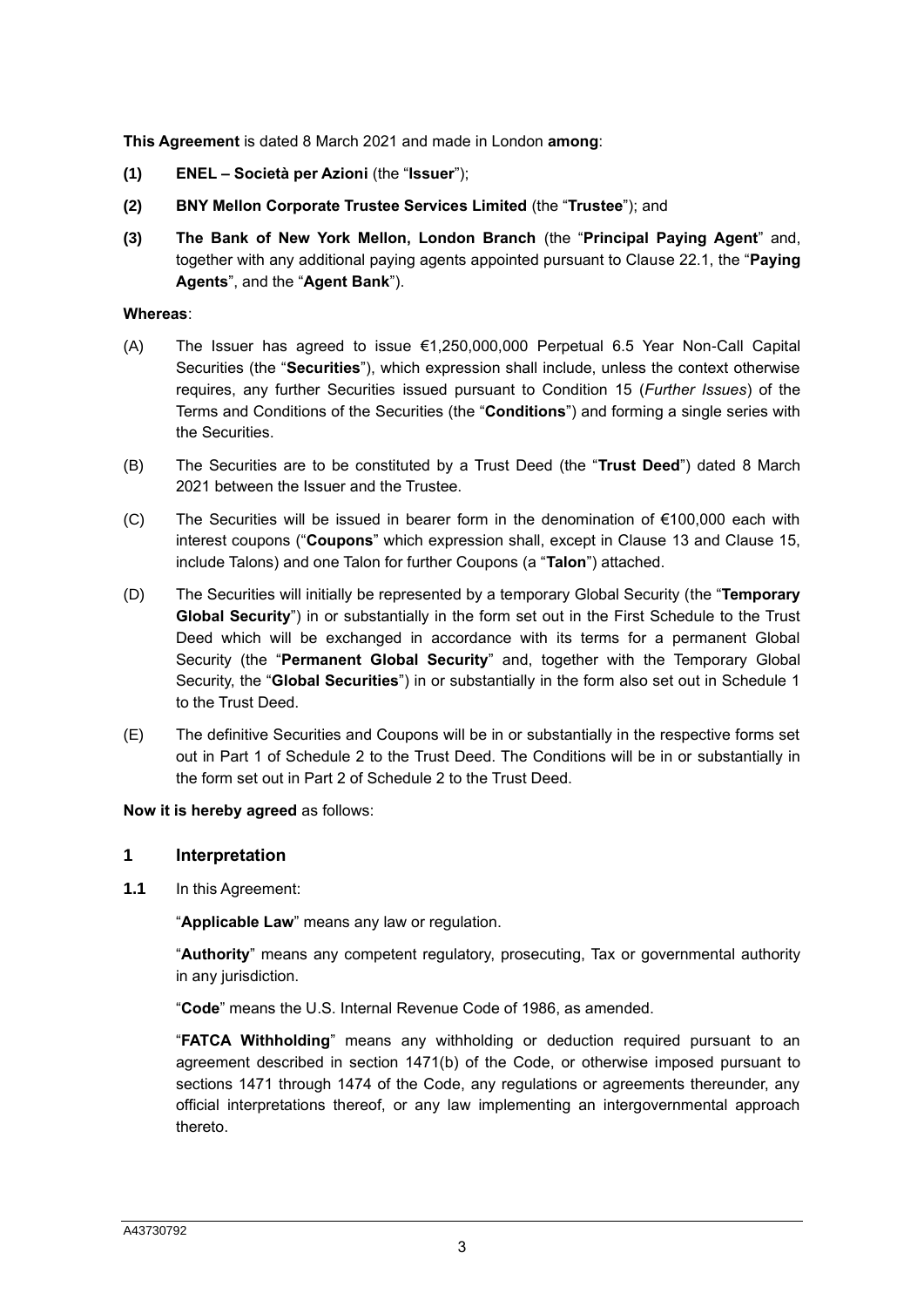"**Instructions**" means any written notice, direction or instructions received by the Agents from an Authorised Person or from a person reasonably believed by the Agents to be an Authorised Person.

"**Tax**" means any present or future taxes, duties, assessments or governmental charges of whatever nature imposed, levied, collected, withheld or assessed by or on behalf of any Authority having power to tax.

"**The Bank of New York Mellon Group**" means the Bank of New York Mellon and any company or entity of which The Bank of New York Mellon is directly or indirectly a shareholder or owner. For the purposes of this Agreement each branch of The Bank of New York Mellon shall be a separate member of The Bank of New York Mellon Group.

- **1.2** Words and expressions defined in the Conditions and in the Trust Deed and not otherwise defined in this Agreement shall have the same meanings when used in this Agreement.
- **1.3** References in this Agreement to principal, premium and/or interest shall include any additional amounts payable pursuant to Condition 8 (*Taxation*) or any undertakings given in addition to, or in substitution for, Condition 8 (*Taxation*) pursuant to the Trust Deed.
- **1.4** Unless the context otherwise requires, any reference to EU legislation, regulatory requirement, or guidance should be read as a reference to that EU legislation, regulatory requirement or guidance as it forms part of UK domestic law pursuant to the European Union (Withdrawal) Act 2018 (as amended) (the "**EUWA**") or as otherwise adopted under, or given effect to in, UK legislation or the UK regulatory regime ("**UK Onshored Legislation**", "**Regulatory Requirement**", or "**Guidance**", respectively) and any references to EU competent authorities should be read as references to the relevant UK competent authority. All references to legislation, regulatory requirements or guidance in this clause refer to the relevant legislation, regulatory requirements or guidance as amended from time to time. It remains understood that, in no event the application of the above principle shall be interpreted as requiring the Issuer to comply with any provisions different from the ones set forth by the EU legislation, regulation or guidelines applicable from time to time in the European Union.

#### **2 Appointment of Agents**

- **2.1** The Issuer and, for the purposes of Clause [7](#page-7-0) only, the Trustee hereby appoints, on the terms and subject to the conditions of this Agreement, The Bank of New York Mellon, London Branch, acting at its specified office, as principal paying agent (the "**Principal Paying Agent**" and together with any additional paying agents appointed pursuant to Clause [22.1,](#page-18-0) the "**Paying Agents**") in respect of the Securities and as agent bank (the "**Agent Bank**") for the purpose of determining, *inter alia*, the interest payable in respect of the Securities.
- **2.2** The Principal Paying Agent, any additional Paying Agents and the Agent Bank are together referred to as the "**Agents**".
- **2.3** The obligations of the Agents under this Agreement shall be several and not joint.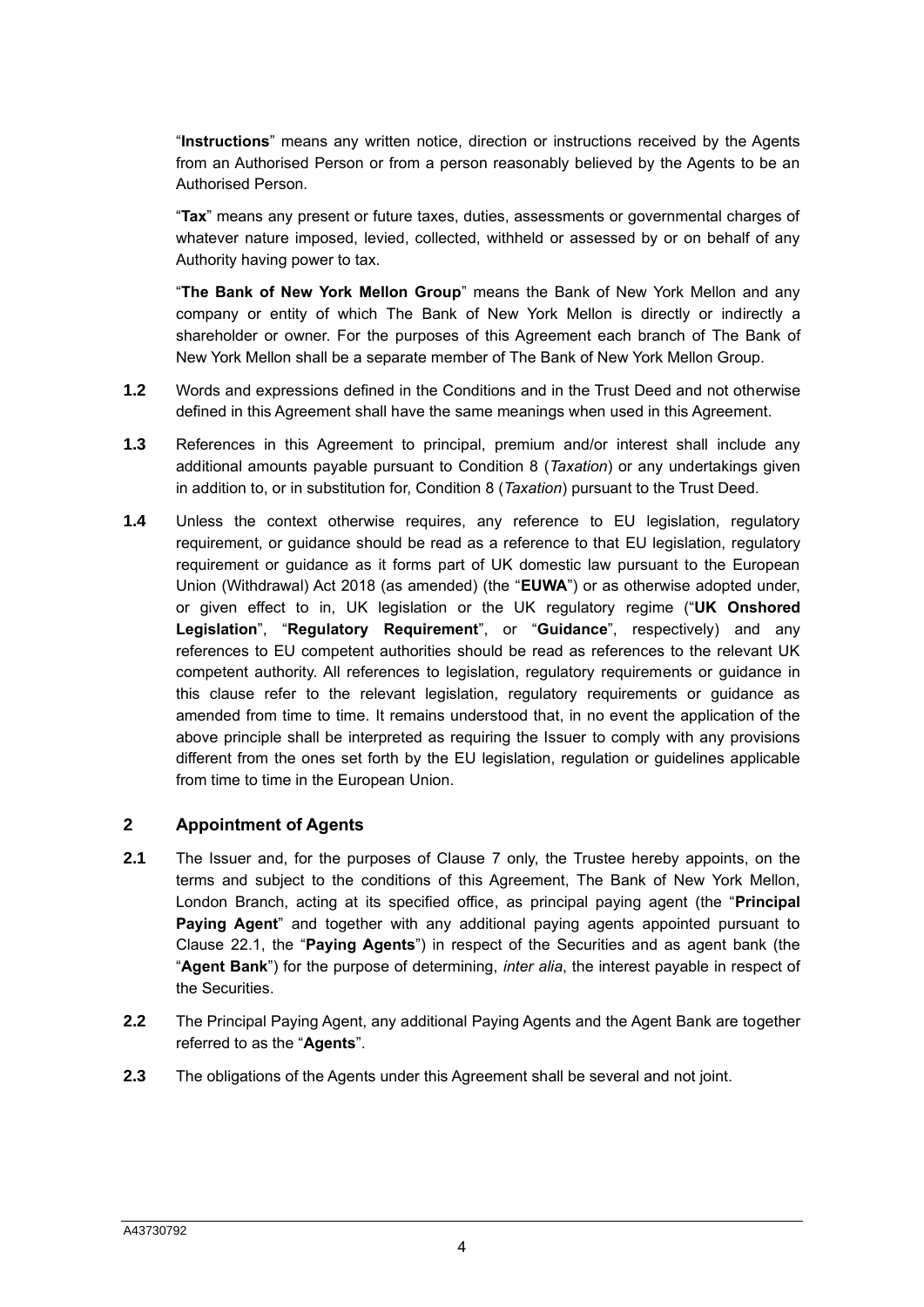# **3 Authentication and Delivery of Securities**

- **3.1** The Issuer undertakes that the Permanent Global Security (duly executed on behalf of the Issuer) will be available to be exchanged for interests in the Temporary Global Security in accordance with the terms of the Temporary Global Security.
- <span id="page-5-0"></span>**3.2** If a Global Security is to be exchanged in accordance with its terms for definitive Securities, the Issuer undertakes that it will deliver to, or to the order of, the Principal Paying Agent, as soon as reasonably practicable and in any event not later than 15 days before the relevant exchange is due to take place, definitive Securities (with Coupons and a Talon for further Coupons attached) in an aggregate principal amount of €1,250,000,000 or such lesser amount as is the principal amount of Securities represented by the Global Security to be issued in exchange for the Global Security. Each definitive Security so delivered shall be duly executed on behalf of the Issuer.
- **3.3** The Issuer authorises and instructs the Principal Paying Agent to authenticate the Global Securities and any definitive Securities delivered pursuant to sub-clause [3.2](#page-5-0) in accordance with the provisions of the Trust Deed.
- **3.4** The Issuer authorises and instructs the Principal Paying Agent to cause interests in the Temporary Global Security to be exchanged for interests in the Permanent Global Security and interests in a Global Security to be exchanged for definitive Securities in accordance with their respective terms. Following the exchange of the last interest in a Global Security, the Principal Paying Agent shall cause such Global Security to be cancelled and delivered to the Issuer or as it may direct.
- **3.5** The Principal Paying Agent shall cause all Securities delivered to and held by it under this Agreement to be maintained in safe keeping and shall ensure that interests in the Temporary Global Security are only exchanged for interests in the Permanent Global Security in accordance with the terms of the Temporary Global Security and this Agreement and that the definitive Securities are issued only in accordance with the terms of a Global Security, the Trust Deed and this Agreement.
- **3.6** So long as any of the Securities is outstanding the Principal Paying Agent shall, within seven days of any request by the Issuer or the Trustee, certify to the Issuer or the Trustee the number of definitive Securities held by it under this Agreement.

#### <span id="page-5-2"></span>**4 Payment to the Principal Paying Agent**

- <span id="page-5-1"></span>**4.1** The Issuer shall, not later than 10.00 a.m. (Milan time) on each date on which any payment of principal, premium and/or interest in respect of any of the Securities becomes due, transfer to an account specified by the Principal Paying Agent such amount of euro as shall be sufficient for the purposes of the payment of principal, premium and/or interest in immediately available funds.
- **4.2** The Issuer shall ensure that, not later than the second Business Day immediately preceding the date on which any payment is to be made to the Principal Paying Agent pursuant to sub-clause [4.1,](#page-5-1) the Principal Paying Agent shall receive a payment confirmation by fax or SWIFT from the Issuer.
- **4.3** The Issuer shall notify the Principal Paying Agent and the Trustee at least five, but not more than 30, Business Days prior to: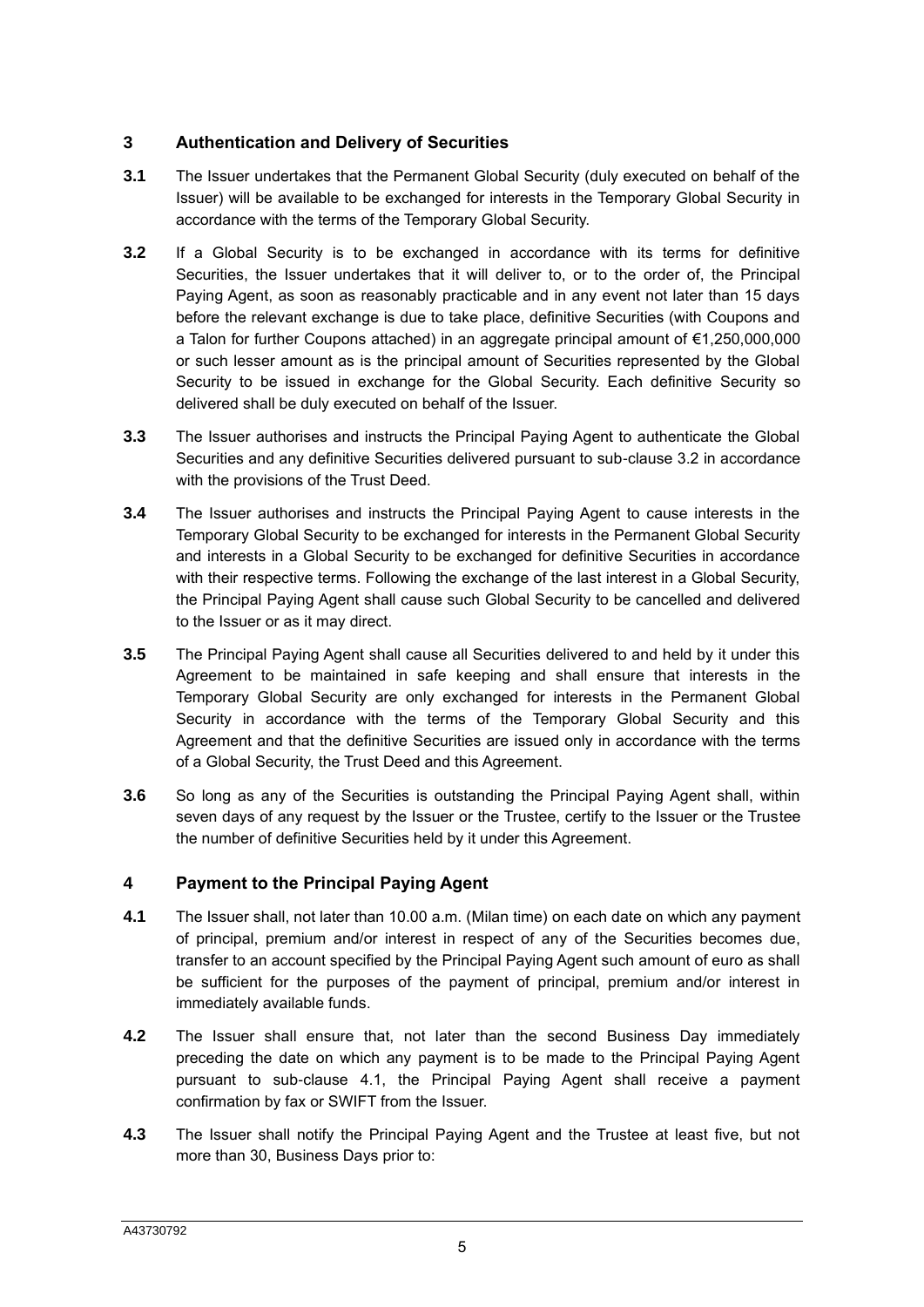- **4.3.1** any Interest Payment Date in respect of which the Issuer elects (pursuant to Condition 4.2(a) (*Interest Deferral - Optional Interest Deferral*)) to defer (in whole but not in part), the payment of interest accrued in respect of the Securities during the Interest Period ending immediately prior to such Interest Payment Date; and
- **4.3.2** any date upon which Arrears of Interest shall become due and payable in accordance with and subject to Condition 4.2(b) (*Interest Deferral – Optional Settlement of Arrears of Interest*) and Condition 4.2(c) (*Interest Deferral – Mandatory Settlement of Arrears of Interest*).
- **4.4** The Issuer shall notify the Principal Paying Agent and the Trustee at least 30 but not more than 60 Business Days' prior to the exchange or variation of the Securities in accordance with Condition 7 (*Exchange or Variation upon a Withholding Tax Event, Tax Deductibility Event, Rating Methodology Event or Accounting Event and Preconditions to such Exchange or Variation*), specifying the date fixed for such exchange or variation.
- **4.5** In the event that the Issuer determines in its sole discretion that any deduction or withholding for or on account of any Tax will be required by Applicable Law in connection with any payment due to any of the Agents on any Securities, then the Issuer will be entitled to re-direct or reorganise any such payment in any way that it sees fit in order that the payment may be made without such deduction or withholding provided that, any such redirected or reorganised payment is made through a recognised institution of international standing and otherwise made in accordance with this Agreement and the Trust Deed. The Issuer will promptly notify the Agents and the Trustee of any such redirection or reorganisation. For the avoidance of doubt, FATCA Withholding is a deduction or withholding which is deemed to be required by Applicable Law for the purposes of this subclause 4.5. Neither the Principal Paying Agent nor any other Paying Agent shall be obliged to act on any instruction from the Issuer to redirect or reorganise any payment which would, in its opinion, result in the breach of its internal 'know your customer' checks and internal compliance procedures. Neither the Principal Paying Agent nor any other Paying Agent shall be liable to any other party for any liability incurred by such party as a consequence of such redirection or reorganisation by the Issuer.

#### <span id="page-6-0"></span>**5 Notification of Non-payment by the Issuer**

The Principal Paying Agent shall notify by facsimile each of the other Paying Agents (if any) and the Trustee forthwith:

- (a) if it has not by the relevant date specified in sub-clause [4.1](#page-5-1) received unconditionally the full amount in euro required for the payment; and
- <span id="page-6-1"></span>(b) if it receives unconditionally the full amount of any sum due in respect of the Securities or Coupons after such date.

The Principal Paying Agent shall, at the expense of the Issuer, forthwith upon receipt of any amount as described in sub-clause [5](#page-6-0)[\(b\),](#page-6-1) cause notice of that receipt to be published in accordance with Condition 12 (*Notices*).

#### **6 Duties of the Paying Agents**

<span id="page-6-2"></span>**6.1** Subject to the payments to the Principal Paying Agent provided for by Clause [4](#page-5-2) being duly made and subject to the provisions of Clause [7,](#page-7-0) the Paying Agents shall act as paying agents of the Issuer in respect of the Securities and pay or cause to be paid on behalf of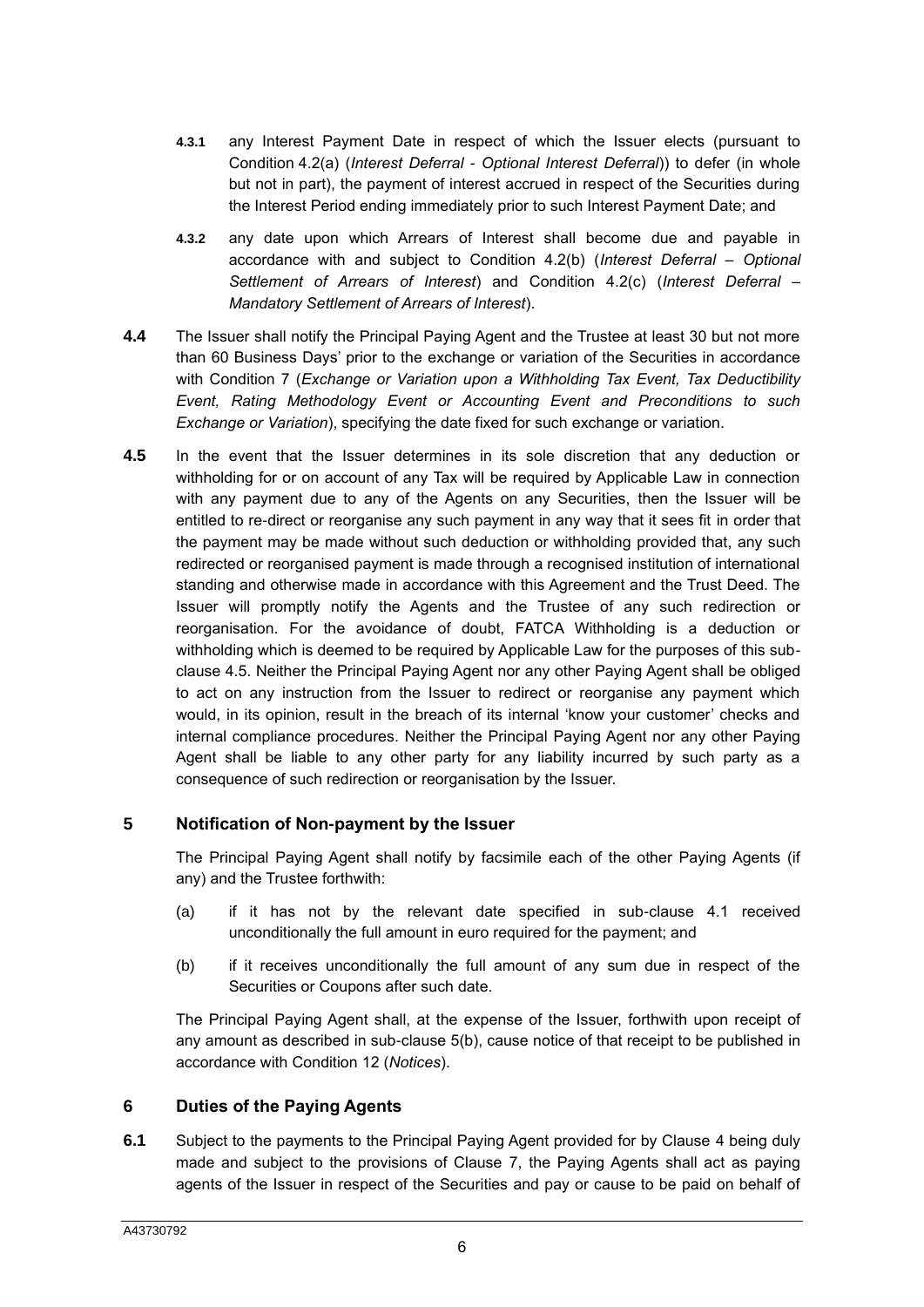the Issuer, on and after each date on which any payment becomes due and payable, the amounts of principal, premium (if any) and/or interest then payable on surrender or, in the case of a Global Security, endorsement, of Securities or Coupons under the Conditions and this Agreement. If any payment provided for by Clause [4](#page-5-2) is made late but otherwise under the terms of this Agreement the Paying Agents shall nevertheless act as paying agents following receipt by them of payment.

- <span id="page-7-1"></span>**6.2** If default is made by the Issuer in respect of any payment, unless and until the full amount of the payment has been made under the terms of this Agreement (except as to the time of making the same) or other arrangements satisfactory to the Principal Paying Agent have been made, neither the Principal Paying Agent nor any of the other Paying Agents (if any) shall be bound to act as paying agents.
- **6.3** Without prejudice to sub-clauses [6.1](#page-6-2) and [6.2,](#page-7-1) if the Principal Paying Agent pays any amounts to the holders of Securities or Coupons or to any other Paying Agent at a time when it has not received payment in full in respect of the Securities in accordance with sub-clause [4.1](#page-5-1) (the excess of the amounts so paid over the amounts so received being the "**Shortfall**"), the Issuer will, in addition to paying amounts due under sub-clause [4.1,](#page-5-1) pay to the Principal Paying Agent on demand interest (at a rate which represents the Principal Paying Agent's cost of funding the Shortfall, provided that written evidence of the basis of the calculation of such rate is given to the Issuer) on the Shortfall (or the unreimbursed portion thereof) until the receipt in full by the Principal Paying Agent of the Shortfall.
- **6.4** Whilst any Securities are represented by a Global Security, all payments due in respect of the Securities shall be made to, or to the order of, the holder of the Global Security, subject to and in accordance with the provisions of the Global Security. On the occasion of each payment, the Paying Agent to which the Global Security was presented for the purpose of making the payment shall cause the appropriate Schedule to the relevant Global Security to be annotated so as to evidence the amounts and dates of the payments of principal and/or interest as applicable.
- **6.5** If on presentation of a Security or Coupon the amount payable in respect of the Security or Coupon is not paid in full (otherwise than as a result of withholding or deduction for or on account of any Taxes as permitted by the Conditions) the Paying Agent to whom the Security or Coupon is presented shall procure that the Security or Coupon is enfaced with a memorandum of the amount paid and the date of payment.

# <span id="page-7-0"></span>**7 Trustee's Requirements Regarding Paying Agents**

At any time after the Securities shall have become due and repayable or the Trustee shall have received any money which it proposes to pay under clause 9 of the Trust Deed to the Securityholders and/or Couponholders, the Trustee may:

- (a) by notice in writing to the Issuer, the Principal Paying Agent and the other Paying Agents (if any) require the Principal Paying Agent and such other Paying Agents pursuant to this Agreement:
	- (i) to act thereafter as Principal Paying Agent and Paying Agents respectively of the Trustee in relation to payments to be made by or on behalf of the Trustee under the provisions of the Trust Deed *mutatis mutandis* on the terms provided in this Agreement (save that the Trustee's liability under any provision hereof for the indemnification, remuneration and payment of outof-pocket expenses of the Paying Agents shall be limited to the amounts for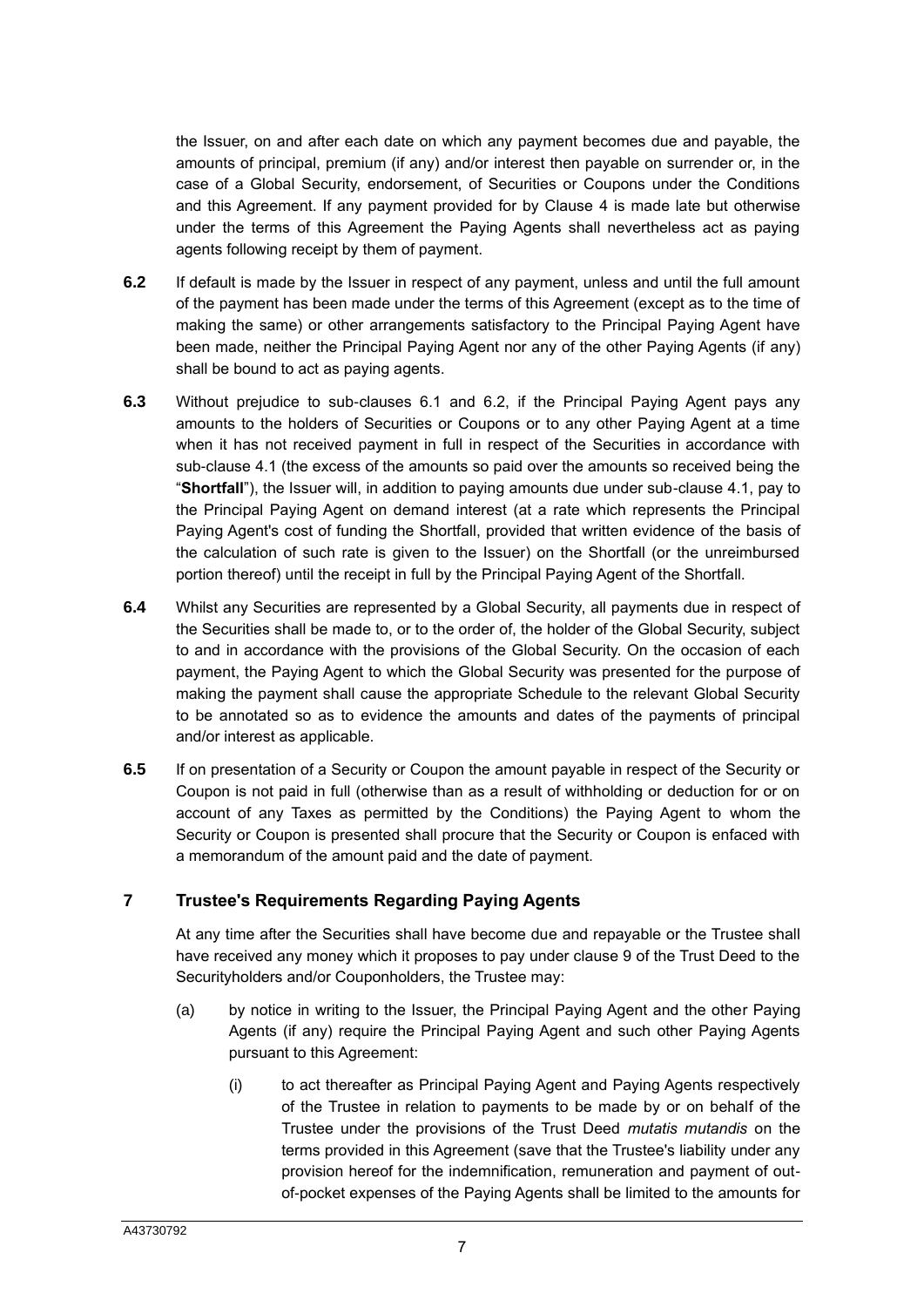the time being held by the Trustee on the trusts of the Trust Deed in relation to the Securities) and thereafter to hold all Securities and Coupons and all sums, documents and records held by them in respect of Securities and Coupons on behalf of the Trustee; or

- (ii) to deliver up all Securities and Coupons and all sums, documents and records held by them in respect of Securities and Coupons to the Trustee or as the Trustee shall direct in such notice, provided that such notice shall be deemed not to apply to any documents or records which the relevant Paying Agent is obliged not to release by any law or regulation; and
- (b) by notice in writing to the Issuer require it to make all subsequent payments in respect of the Securities and the Coupons to or to the order of the Trustee and not to the Principal Paying Agent.

#### **8 Reimbursement of the Paying Agents**

The Principal Paying Agent shall charge the account referred to in Clause [4](#page-5-2) for all payments made by it under this Agreement and will credit or transfer to the respective accounts of the other Paying Agents the amount of all payments made by them under the Conditions as soon as practicable upon notification from them, subject in each case to any applicable laws or regulations.

#### <span id="page-8-1"></span>**9 Determination and Notification of the Calculations**

- **9.1** At such time and on such date as the Conditions may require (i) any rate or amount to be calculated or determined or (ii) any rate, amount or quotation to be obtained by the Agent Bank, the Agent Bank shall calculate or determine such rate or amount and/or obtain such rate, amount or quotation, as the case may be. In particular, and without prejudice to the generality of the foregoing:
	- **9.1.1** on each Reset Interest Determination Date, the Agent Bank shall determine the Prevailing Interest Rate applicable to the relevant Reset Period and the amount of interest payable in respect thereof on the relevant Interest Payment Date; and

on any Redemption Calculation Date, the Agent Bank shall calculate the applicable Early Redemption Pricein each case, subject to and in accordance with the Conditions.

- **9.2** Neither the Agent Bank nor the Trustee shall be responsible to the Issuer or any third party for (i) the availability for selection of any particular EUR Reset Reference Bank or the certifications or quotations provided by any EUR Reset Reference Bank selected in accordance with this Agreement and the Conditions, (ii) any failure of the EUR Reset Reference Banks to fulfil their duties or meet their obligations as EUR Reset Reference Banks or (iii) (except in the event of negligence, wilful default or fraud) as a result of the Agent Bank or the Trustee having acted on any certificate or on any quotation given by any EUR Reset Reference Bank which subsequently may be found to be incorrect.
- <span id="page-8-2"></span><span id="page-8-0"></span>**9.3** The Agent Bank shall notify the Issuer, the Trustee, the Principal Paying Agent and (so long as the Securities are listed thereon) any stock exchange or other relevant authority (and so long as the Securities are in global form, each of Euroclear and Clearstream, Luxembourg) of:
	- **9.3.1** the EUR 5 year Swap Rate in relation to any Reset Period, the Prevailing Interest Rate applicable to such Reset Period and the amount of interest payable in respect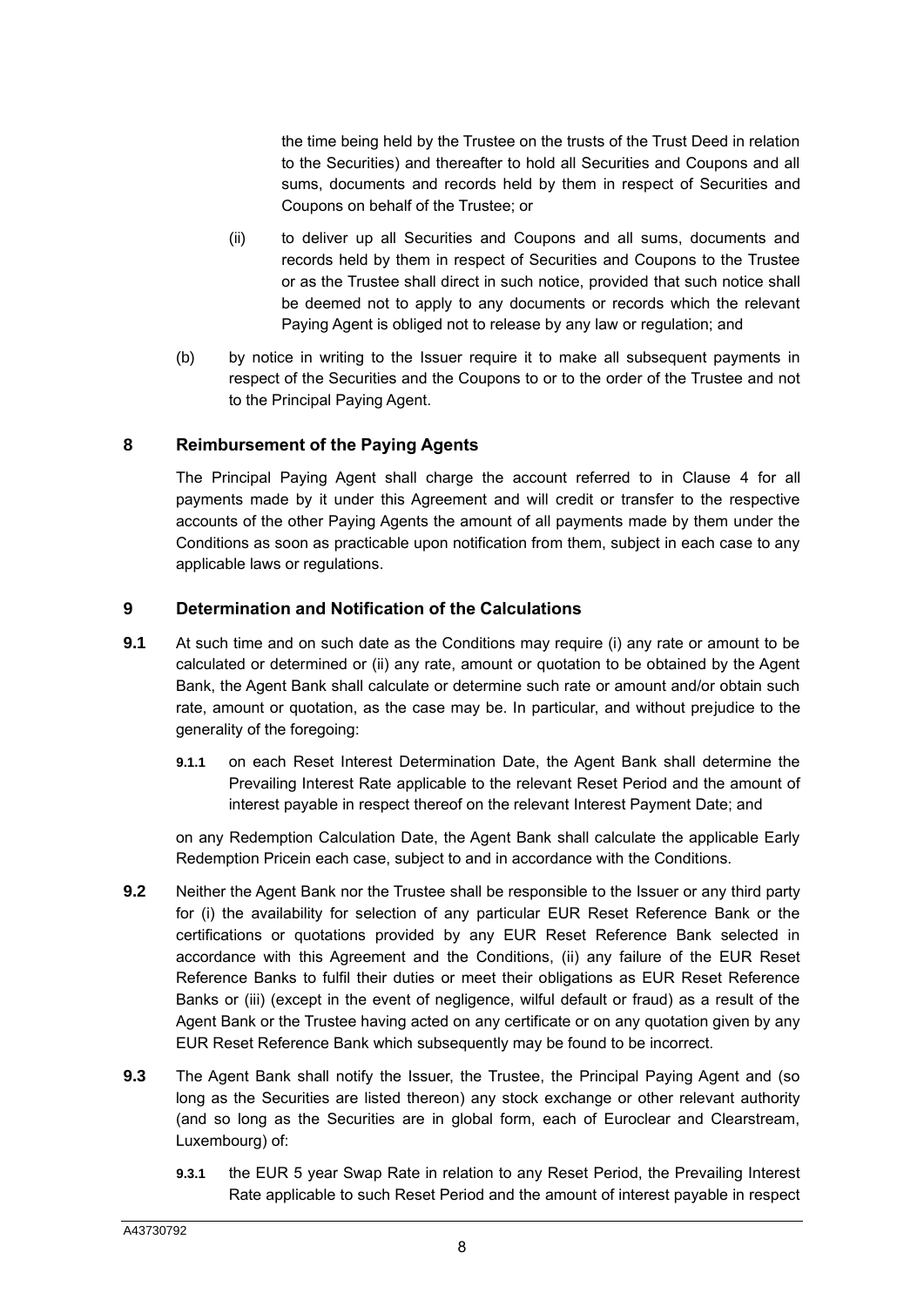thereof on the relevant Interest Payment Date (substantially in the form set out in [Schedule 1\)](#page-25-0);

- **9.3.2** the Early Redemption Price determined on any Redemption Calculation Date (substantially based on the notice received from the Issuer pursuant to Clause [11](#page-11-1) of this Agreement); and
- <span id="page-9-0"></span>**9.3.3** any other rate or amount to be calculated or determined or any rate, amount or quotation to be obtained by the Agent Bank under the Conditions (sub-clauses [9.3.1](#page-8-0) to [9.3.3](#page-9-0) inclusive, the "**Calculations**") (substantially in the form set out in [Schedule 1\)](#page-25-0).

as soon as practicable after the determination thereof and otherwise in accordance with the Conditions, and the Principal Paying Agent shall promptly notify the other Paying Agents (if any) thereof.

- **9.4** The Agent Bank shall cause each of the Calculations to be published in accordance with Condition 12 (*Notices*) as soon as possible after their determination date but in no event later than:
	- **9.4.1** in the case of the EUR 5 year Swap Rate in relation to any Reset Period, the Prevailing Interest Rate applicable to such Reset Period and the amount of interest payable in respect thereof on the relevant Interest Payment Date, prior to the commencement of the relevant Reset Period;
	- **9.4.2** in all other cases, the second Business Day after such determination.
- **9.5** If the Agent Bank does not at any time for any reason determine and/or publish any Calculation as provided in this Clause [9](#page-8-1) and the Conditions, it shall forthwith notify the Issuer, the Trustee and the Principal Paying Agent of such fact.

#### **9.6 Benchmark Amendments**:

- **9.6.1** If, in the Agent Bank's opinion, either (i) the use of any benchmark or index specified in the Conditions to calculate any rate of interest and/or (ii) the provisions in Condition 4.1 which provide for fallback arrangements where such benchmark or index materially changes or ceases to be provided are not in compliance with the Benchmark Regulation, the Agent Bank shall not be obliged to perform its duties under the Conditions or this Clause 9 (and shall incur no liability for any inaction) until such time as the Issuer has identified an acceptable replacement benchmark or index and instructed the Agent Bank accordingly.
- **9.6.2** Notwithstanding any other provision of Condition 4.4, the Agent Bank or any Paying Agent is not obliged to concur with the Issuer or the Independent Adviser in respect of any changes or amendments as contemplated under Condition 4.4 to which, in the sole opinion of the Agent Bank or the relevant Paying Agent, as the case may be, would impose more onerous obligations upon it or expose it to any additional duties, responsibilities or liabilities or reduce or amend the protective provisions afforded to the Agent Bank or the relevant Paying Agent (as applicable) in the Agency Agreement and/or these Conditions.
- **9.6.3** Notwithstanding any other provision of Condition 4.4, if following the determination of any Successor Rate, Alternative Rate, Adjustment Spread or Benchmark Amendments (if any), in the Agent Bank's opinion there is any uncertainty between two or more alternative courses of action in making any determination or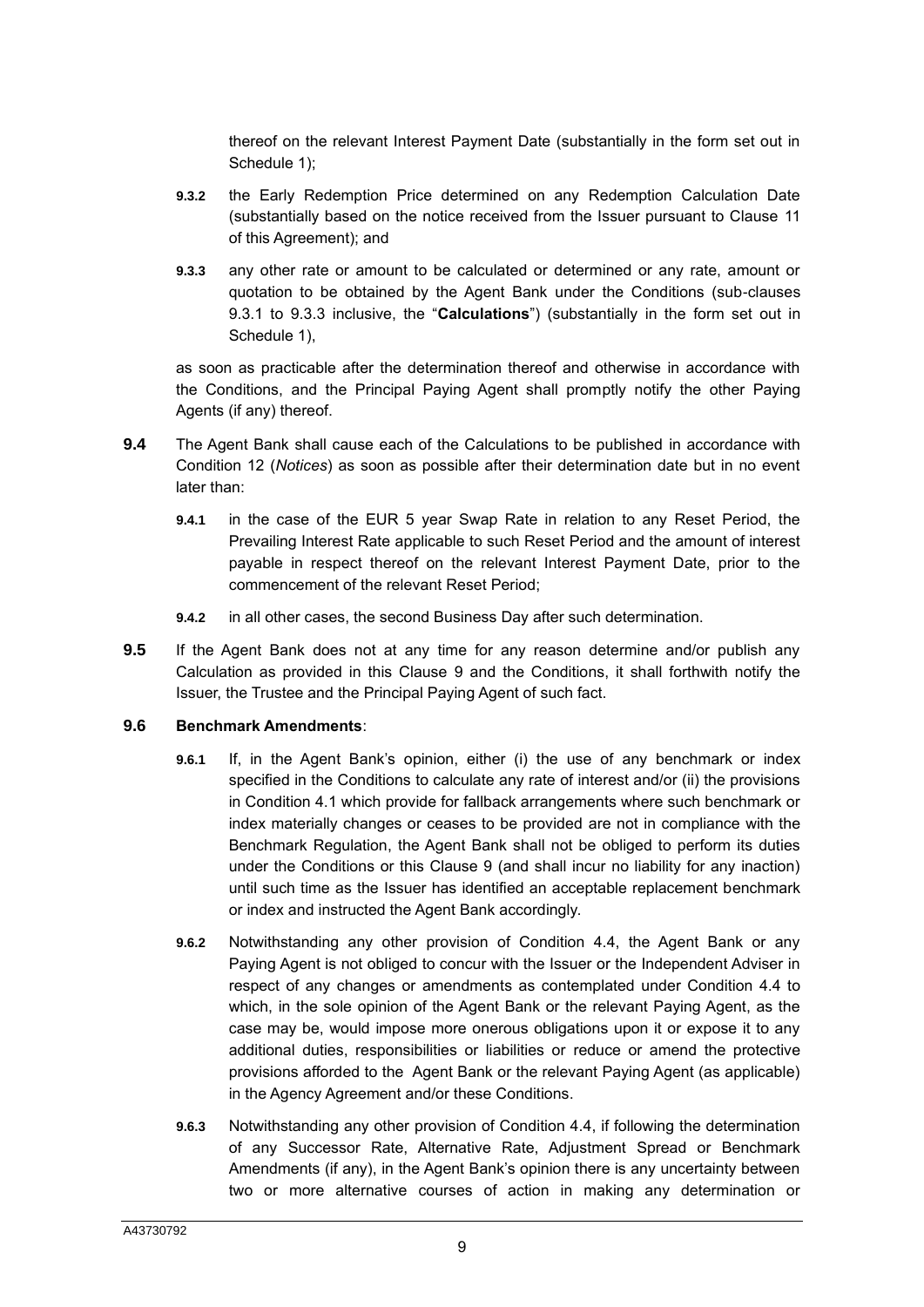calculation under Condition 4.4, the Agent Bank shall promptly notify the Issuer thereof and the Issuer shall direct the Agent Bank in writing as to which alternative course of action to adopt. If the Agent Bank is not promptly provided with such direction, or is otherwise unable (other than due to its own gross negligence, willful default or fraud) to make such calculation or determination for any reason, it shall notify the Issuer thereof and the Agent Bank shall be under no obligation to make such calculation or determination and (in the absence of such gross negligence, willful default or fraud) shall not incur any liability for not doing so.

#### **10 Notice of any Withholding or Deduction**

- **10.1** If the Issuer is, in respect of any payment of principal or interest in respect of the Securities, compelled to withhold or deduct any amount for or on account of any taxes, duties, assessments or governmental charges as specifically contemplated under the Conditions, it shall give notice to the Principal Paying Agent and the Trustee as soon as it becomes aware of the compulsion to withhold or deduct and shall give to the Principal Paying Agent and the Trustee such information as they shall require to enable each of them to comply with the requirement.
- **10.2** If any Agent is, in respect of any payment of principal or interest in respect of the Securities, compelled to withhold or deduct any amount for or on account of any taxes, duties, assessments or governmental charges as specifically contemplated under the Conditions, other than arising under Clause 10.1 or by virtue of the relevant holder failing to satisfy any certification or other requirement in respect of its Securities, it shall give notice of that fact to the Issuer and the Principal Paying Agent as soon as it becomes aware of the compulsion to withhold or deduct.
- **10.3** Notwithstanding any other provision of this Agreement, each Agent shall be entitled to make a deduction or withholding from any payment which it makes under the Securities for or on account of any Tax, if and only to the extent so required by Applicable Law, in which event the Agent shall make such payment after such deduction or withholding has been made and shall account to the relevant Authority within the time allowed for the amount so deducted or withheld or, at its option, shall reasonably promptly after making such payment return to the Issuer the amount so deducted or withheld, in which case, the Issuer shall so account to the relevant Authority for such amount. Such Agent shall have no obligation to gross up any such payment or to pay any additional amount as a result of such FATCA Withholding. For the avoidance of doubt, FATCA Withholding is a deduction or withholding which is deemed to be required by Applicable Law for the purposes of this sub-clause 10.3.
- **10.4** Each Party shall, within ten Business Days of a written request by another Party, supply to that other Party such forms, documentation and other information relating to it, its operations, or the Securities as that other Party reasonably requests for the purposes of that other Party's compliance with Applicable Law and shall notify the relevant other Party reasonably promptly in the event that it becomes aware that any of the forms, documentation or other information provided by such Party is (or becomes) inaccurate in any material respect; provided, however, that no Party shall be required to provide any forms, documentation or other information pursuant to this Clause 10.4 to the extent that: (i) any such form, documentation or other information (or the information required to be provided on such form or documentation) is not reasonably available to such Party and cannot be obtained by such Party using reasonable efforts; or (ii) doing so would or might in the reasonable opinion of such Party constitute a breach of any: (a) Applicable Law; (b)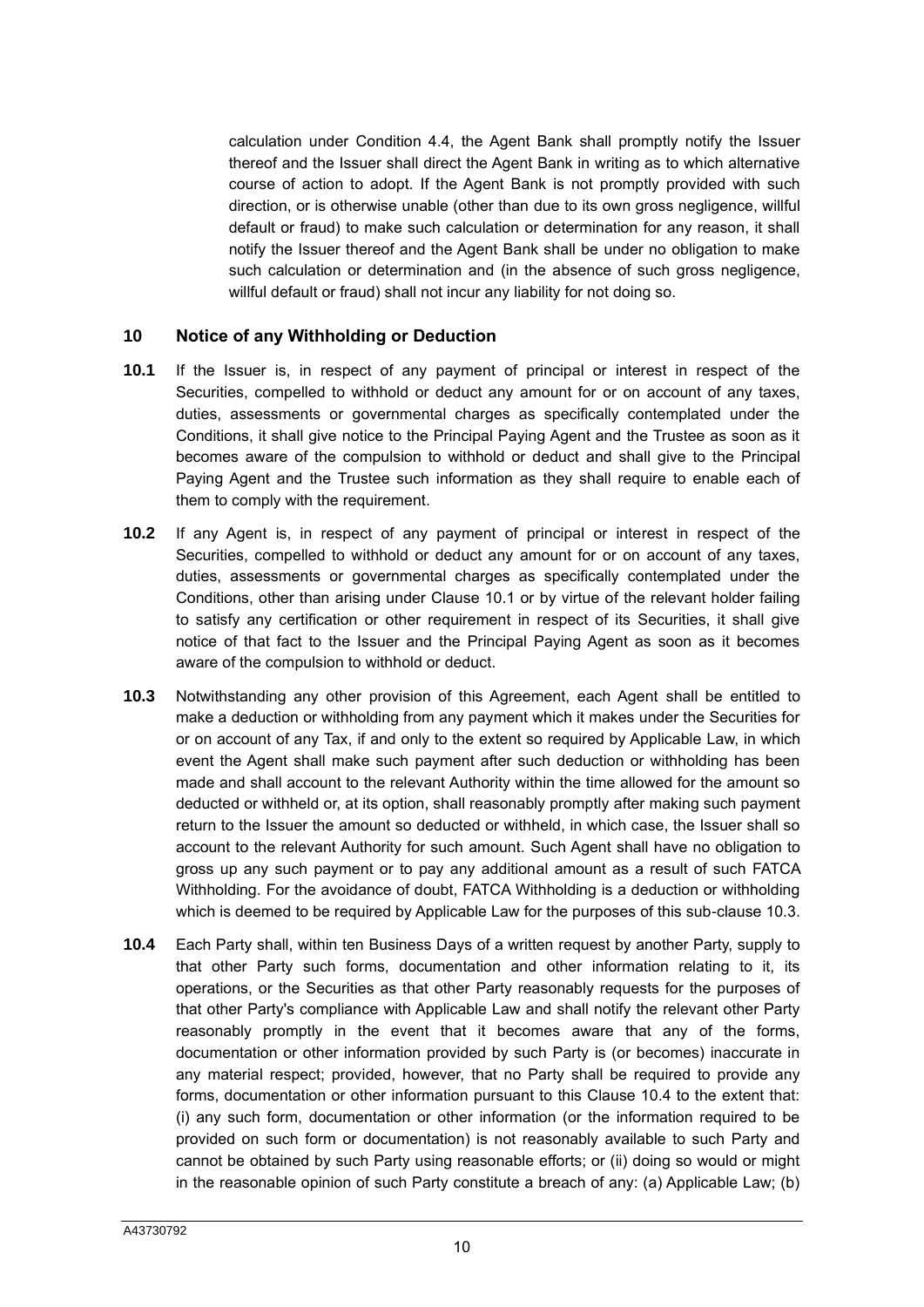fiduciary duty; or (c) duty of confidentiality. For purposes of this Clause 10.4, "Applicable Law" shall be deemed to include (i) any rule or practice of any Authority by which any Party is bound or with which it is accustomed to comply; (ii) any agreement between any Authorities; and (iii) any agreement between any Authority and any Party that is customarily entered into by institutions of a similar nature.

**10.5** The Issuer shall notify each Agent in the event that it determines that any payment to be made by an Agent under the Securities is a payment which could be subject to FATCA Withholding if such payment were made to a recipient that is generally unable to receive payments free from FATCA Withholding, and the extent to which the relevant payment is so treated, provided, however, that the Issuer's obligation under this Clause 10.5 shall apply only to the extent that such payments are so treated by virtue of characteristics of the Issuer, the Securities, or both.

#### <span id="page-11-1"></span>**11 Notice in Connection with Optional Redemption and Early Redemption**

If the Issuer decides to redeem all (but not some only) of the Securities for the time being outstanding under Condition 6 (*Redemption and Purchase*), it shall give notice of the decision to the Principal Paying Agent, the Trustee and the Agent Bank at least 30 and not more than 60 calendar days before the relevant redemption date, stating in such notice the date on which the Securities are to be redeemed, the redemption price and the manner in which such redemption will be effected.

#### **12 Publication of Notices**

On behalf of and at the request and expense of the Issuer, the Principal Paying Agent shall cause to be published all notices required to be given by the Issuer under the Conditions. For so long as all of the Securities are represented by a Global Security, any obligation the Issuer (and the Principal Paying Agent on its behalf) may have to publish a notice to Securityholders shall have been met upon delivery of the notice to the relevant clearing system(s).

# <span id="page-11-0"></span>**13 Cancellation of Securities, Coupons and Talons**

- <span id="page-11-3"></span>**13.1** All Securities which are surrendered in connection with redemption (together with all unmatured Coupons attached to or delivered with such Securities), all Coupons which are paid and all Talons which are exchanged shall be cancelled by the Paying Agent to which they are surrendered. Each of the Paying Agents shall give to the Principal Paying Agent details of all payments and exchanges made by it and shall deliver all cancelled Securities, Coupons and Talons to the Principal Paying Agent (or as the Principal Paying Agent may specify). Where Securities are purchased by or on behalf of the Issuer or any of its Subsidiaries, the Issuer shall immediately notify the Principal Paying Agent of the principal amount of those Securities it has purchased and may (at the option of the Issuer) procure that the Securities (together with all unmatured Coupons and Talons appertaining to those Securities) are promptly cancelled and delivered to the Principal Paying Agent or its authorised agent.
- <span id="page-11-2"></span>**13.2** The Principal Paying Agent or its authorised agent shall (unless otherwise instructed by the Issuer in writing and save as provided in sub-clause [15.1\)](#page-13-1) destroy all cancelled Securities, Coupons and Talons and upon written request furnish the Issuer with a certificate of destruction containing written particulars of the serial numbers of the Securities and Talons and the number by maturity date of Coupons so destroyed.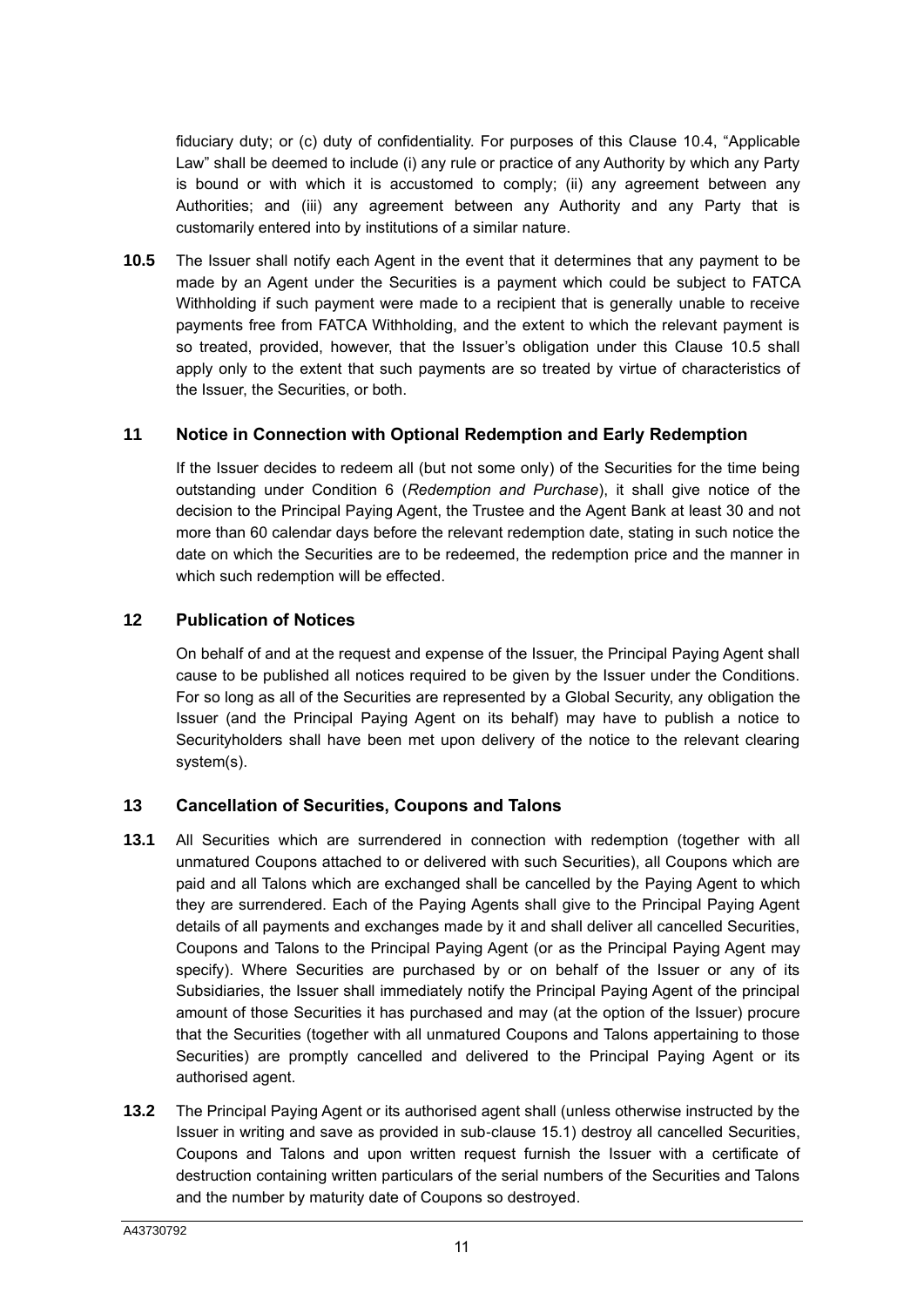# **14 Issue of Replacement Securities, Coupons and Talons and Further Coupon Sheets**

- **14.1** The Issuer shall cause a sufficient quantity of additional forms of Securities, Coupons and Talons and additional Coupon sheets to be available, upon request, to the Principal Paying Agent, at its specified office for the purpose of issuing replacement Securities, Coupons or Talons or further Coupon sheets as provided below.
- **14.2** The Principal Paying Agent shall, subject to and in accordance with Condition 11 (*Replacement of Securities and Coupons*) and the following provisions of this clause, cause to be authenticated and delivered any replacement Securities, Coupons or Talons which the Issuer may determine to issue in place of Securities, Coupons or Talons which have been lost, stolen, mutilated, defaced or destroyed.
- **14.3** In the case of a mutilated or defaced Security, the Principal Paying Agent shall ensure that (unless otherwise covered by such indemnity as the Issuer and Principal Paying Agent may require) any replacement Security only has attached to it Coupons and Talons corresponding to those (if any) attached to the mutilated or defaced Security which is presented for replacement.
- **14.4** The Principal Paying Agent shall obtain verification, in the case of an allegedly lost, stolen or destroyed Security, Coupon or Talon in respect of which the serial number is known, that the Security, Coupon or Talon has not previously been redeemed, paid or exchanged, as the case may be. The Principal Paying Agent shall not issue a replacement Security, Coupon or Talon unless and until the applicant has:
	- **14.4.1** paid such expenses and costs as may be incurred in connection with the replacement;
	- **14.4.2** furnished it with such evidence and indemnity as the Issuer and the Principal Paying Agent may reasonably require; and
	- **14.4.3** in the case of a mutilated or defaced Security, Coupon or Talon, surrendered it to the Principal Paying Agent.
- **14.5** The Principal Paying Agent shall cancel mutilated or defaced Securities, Coupons or Talons in respect of which replacement Securities, Coupons or Talons have been issued pursuant to this clause. The Principal Paying Agent shall upon written request furnish the Issuer with a certificate stating the serial numbers of the Securities, Coupons or Talons received by it and cancelled pursuant to this clause and shall, unless otherwise requested by the Issuer, destroy all those Securities, Coupons and Talons and furnish upon written request the Issuer with a destruction certificate containing the information specified in subclause [13.2.](#page-11-2)
- **14.6** The Principal Paying Agent shall, on issuing any replacement Security, Coupon or Talon, forthwith inform the Issuer and the other Paying Agents (if any) of the serial number of the replacement Security, Coupon or Talon issued and (if known) of the serial number of the Security, Coupon or Talon in place of which the replacement Security, Coupon or Talon has been issued. Whenever replacement Coupons are issued under this clause, the Principal Paying Agent shall also notify the other Paying Agents (if any) of the maturity dates of the lost, stolen, mutilated, defaced or destroyed Coupons and of the replacement Coupons issued.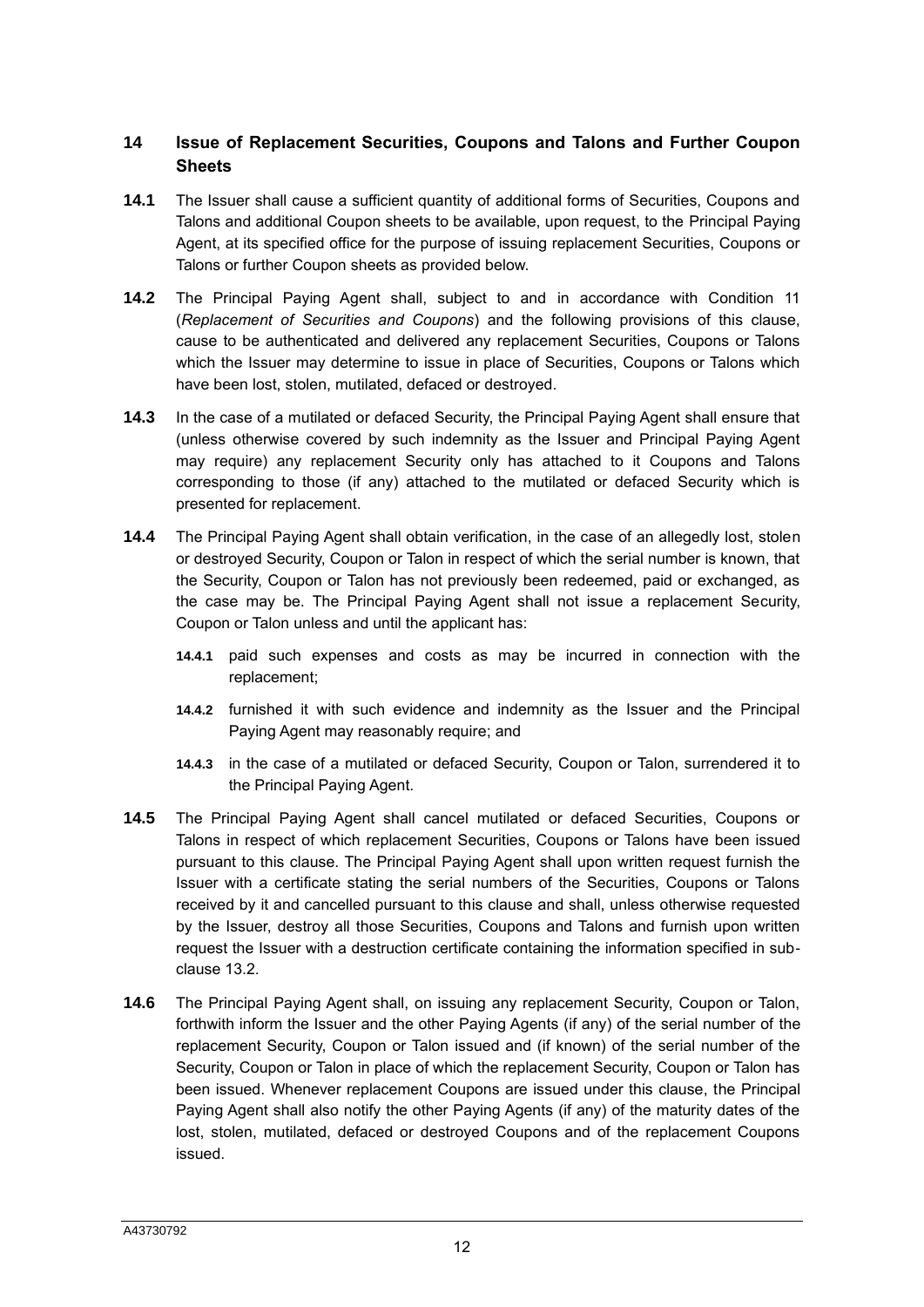- **14.7** Whenever a Security, Coupon or Talon for which a replacement Security, Coupon or Talon has been issued and the serial number of which is known is presented to a Paying Agent for payment or exchange, as the case may be, the relevant Paying Agent shall immediately send notice to the Issuer and (if it is not itself the Principal Paying Agent) the Principal Paying Agent.
- **14.8** The Paying Agents shall issue further Coupon sheets against surrender of Talons. A Talon so surrendered shall be cancelled by the relevant Paying Agent who (except where such Paying Agent is the Principal Paying Agent) shall inform the Principal Paying Agent of its serial number. Further Coupon sheets issued on surrender of Talons shall carry the same serial number as the surrendered Talon.

#### <span id="page-13-0"></span>**15 Records and Certificates**

- <span id="page-13-1"></span>**15.1** The Principal Paying Agent shall:
	- **15.1.1** keep a full and complete record of all Securities, Coupons and Talons (other than serial numbers of Coupons) and of their redemption, purchase by or on behalf of the Issuer or any of its Subsidiaries, cancellation, exchange or payment (as the case may be) and of all replacement Securities, Coupons or Talons issued in substitution for lost, stolen, mutilated, defaced or destroyed Securities, Coupons or Talons; and
	- **15.1.2** in respect of the Coupons of each maturity, retain (in the case of Coupons other than Talons) until the expiry of 10 years from the Relevant Date in respect of such Coupons either all paid or exchanged Coupons of that maturity or a list of the serial numbers of Coupons of that maturity still remaining unpaid and unexchanged. The Principal Paying Agent shall at all reasonable times within normal business hours make the records and Coupons (if any) available to the Issuer and the Trustee upon reasonable notice.
- **15.2** The Principal Paying Agent shall upon written request give to the Issuer and the Trustee, as soon as reasonably practicable and in any event within four months after the date of redemption, purchase, payment, exchange or replacement of a Security, Coupon or Talon (as the case may be), a certificate stating:
	- **15.2.1** the aggregate principal amount of Securities which have been redeemed and the aggregate amount in respect of Coupons which have been paid;
	- **15.2.2** the serial numbers of those Securities and Talons;
	- **15.2.3** the total number of each denomination by maturity date of those Coupons;
	- **15.2.4** the aggregate amount of interest paid (and the due dates of the payments) on each Global Security;
	- **15.2.5** the aggregate principal amounts of Securities (if any) which have been purchased by or on behalf of the Issuer or any of its Subsidiaries and cancelled (subject to delivery of the Securities to the Principal Paying Agent) and the serial numbers of such Securities in definitive form and the total number of each denomination by maturity date of the Coupons attached to or exchanged or surrendered with the purchased Securities;
	- **15.2.6** the aggregate principal amounts of Securities and the aggregate amounts in respect of Coupons (if applicable) which have been exchanged or surrendered and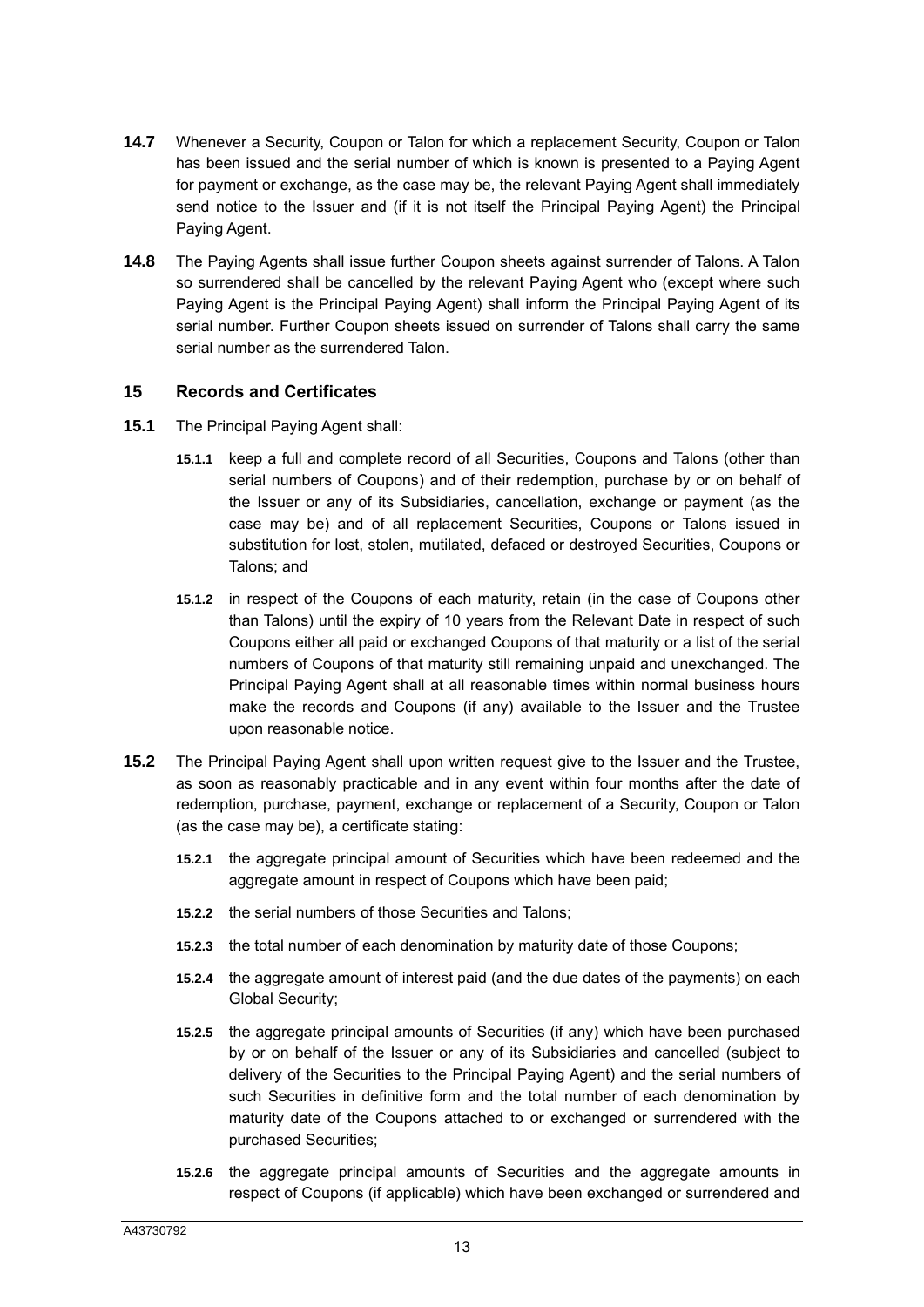replaced and the serial numbers of those Securities in definitive form and the total number of each denomination by maturity date of those Coupons surrendered therewith;

- **15.2.7** the total number of each denomination by maturity date of Talons which have been exchanged for further Coupons; and
- **15.2.8** the total number of each denomination by maturity date of unmatured Coupons missing from Securities in definitive form which have been redeemed or surrendered and replaced and the serial numbers of the Securities in definitive form to which the missing unmatured Coupons appertained.
- **15.3** The Principal Paying Agent shall only be required to comply with its obligations under this Clause [15](#page-13-0) in respect of Securities surrendered for cancellation following a purchase of the same by the Issuer or by any of its Subsidiaries to the extent that it has been informed by the Issuer of such purchases in accordance with sub-clause [13.1](#page-11-3) above.

#### **16 Copies of the Trust Deed and this Agreement Available for Inspection**

The Paying Agents shall hold copies of the Trust Deed and this Agreement, together with copies of any other documents expressed to be held by them in the Offering Circular dated 5 March 2021 issued by the Issuer in relation to the Securities, available for inspection. For this purpose, the Issuer shall furnish the Paying Agents with sufficient copies of each of the documents. The Issuer authorises the Agents (at the Agents' sole discretion) to conduct any such inspection by providing electronic copies.

#### **17 Commissions, Fees and Expenses**

- <span id="page-14-0"></span>**17.1** The Issuer shall pay to the Principal Paying Agent such commissions and fees in respect of the services of the Agents under this Agreement (including, for the avoidance of doubt, any services relating to the listing of the Securities) as shall be separately agreed between the Issuer and the Principal Paying Agent from time to time. The Issuer shall not be concerned with the apportionment of payment among the Agents (where applicable).
- **17.2** The Issuer shall also pay to the Principal Paying Agent an amount equal to any value added tax which may be payable in respect of the commissions and fees together with all expenses properly incurred by the Agents in connection with their services under this Agreement.
- **17.3** The Principal Paying Agent shall arrange for payment of the commissions and fees due to the other Agents and arrange for the reimbursement of their expenses promptly after receipt of the relevant moneys from the Issuer. Neither the Issuer nor the Trustee shall be responsible for any payment or reimbursement by the Principal Paying Agent to the other Paying Agents.
- **17.4** At the request of the Principal Paying Agent, the parties to this Agreement may from time to time during the continuance of this Agreement review the commissions and fees agreed initially pursuant to sub-clause [17.1](#page-14-0) with a view to determining whether the parties can mutually agree upon any changes to the commissions and fees.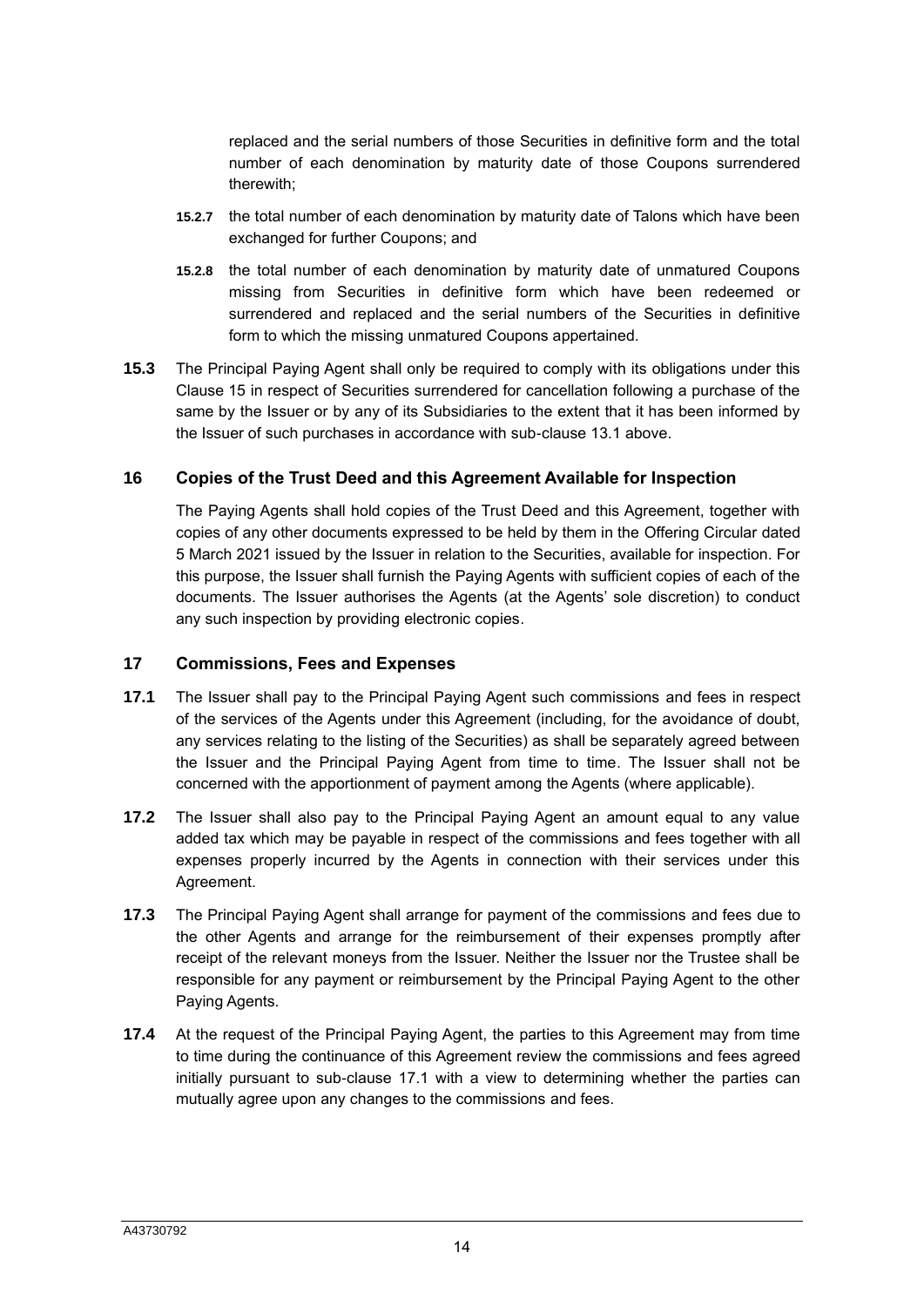## **18 Indemnity**

- **18.1** The Issuer shall indemnify each of the Agents against any documented and properly incurred losses, liabilities, costs, claims, actions, demands or expenses (together, "**Losses**") (including, but not limited to, all properly incurred costs, legal fees, charges and expenses (together, "**Expenses**") paid or properly incurred in disputing or defending any Losses), which any of them may incur or which may be made against any of them as a result of or in connection with the appointment of or the exercise of the powers and duties by any Agent under this Agreement except for any Losses or Expenses resulting from such Agent's own wilful misconduct, negligence or fraud or that of its directors, officers or employees or any of them, or the material breach by it of the terms of this Agreement (other than a breach of the terms of this Agreement caused by events beyond the reasonable control of the Agents).
- **18.2** Each of the Paying Agents severally undertakes to indemnify the Issuer against any documented Losses and Expenses which the Issuer may incur as a result of or in connection with such Paying Agent's wilful misconduct, negligence or fraud or that of its directors, officers, employees or any of them, or the material breach by it of the terms of this Agreement (other than a breach of the terms of this Agreement caused by events beyond the reasonable control of the Agents).
- **18.3** Notwithstanding any provision of this Agreement to the contrary, the Agents shall not in any event be liable for any special, indirect, punitive or consequential loss or special damages or other damage of any kind whatsoever or for loss of business, goodwill, opportunity or profit, whether or not foreseeable, even if the Agents have been advised of the likelihood of such loss or damage and regardless of whether the claim for loss or damage is made in negligence, for breach of contract or otherwise.
- **18.4** The indemnities set out above shall survive any termination of this Agreement and the removal or resignation of the Agents.

#### **19 Repayment by Principal Paying Agent**

Sums paid by or by arrangement with the Issuer to the Principal Paying Agent pursuant to the terms of this Agreement shall not be required to be repaid to the Issuer unless and until any Security or Coupon becomes void under the provisions of Condition 9 (*Prescription*) but in that event the Principal Paying Agent shall forthwith repay to the Issuer sums equivalent to the amounts which would otherwise have been payable in respect of the relevant Security or Coupon.

#### **20 Conditions of Appointment**

- **20.1** Save as provided in Clause 7 and in sub-clause 20.3 of this clause, the Principal Paying Agent shall be entitled to deal with money paid to it by the Issuer for the purposes of this Agreement in the same manner as other money paid to a banker by its customers and such moneys shall not be held in accordance with the client money rules of the Financial Conduct Authority and shall not be liable to account to the Issuer for any interest or other amounts in respect of the money. No money held by any Paying Agent need be segregated except as required by law.
- **20.2** Save as provided in Clause [7,](#page-7-0) in acting under this Agreement and in connection with the Securities and the Coupons, the Agents shall act solely as agents of the Issuer and will not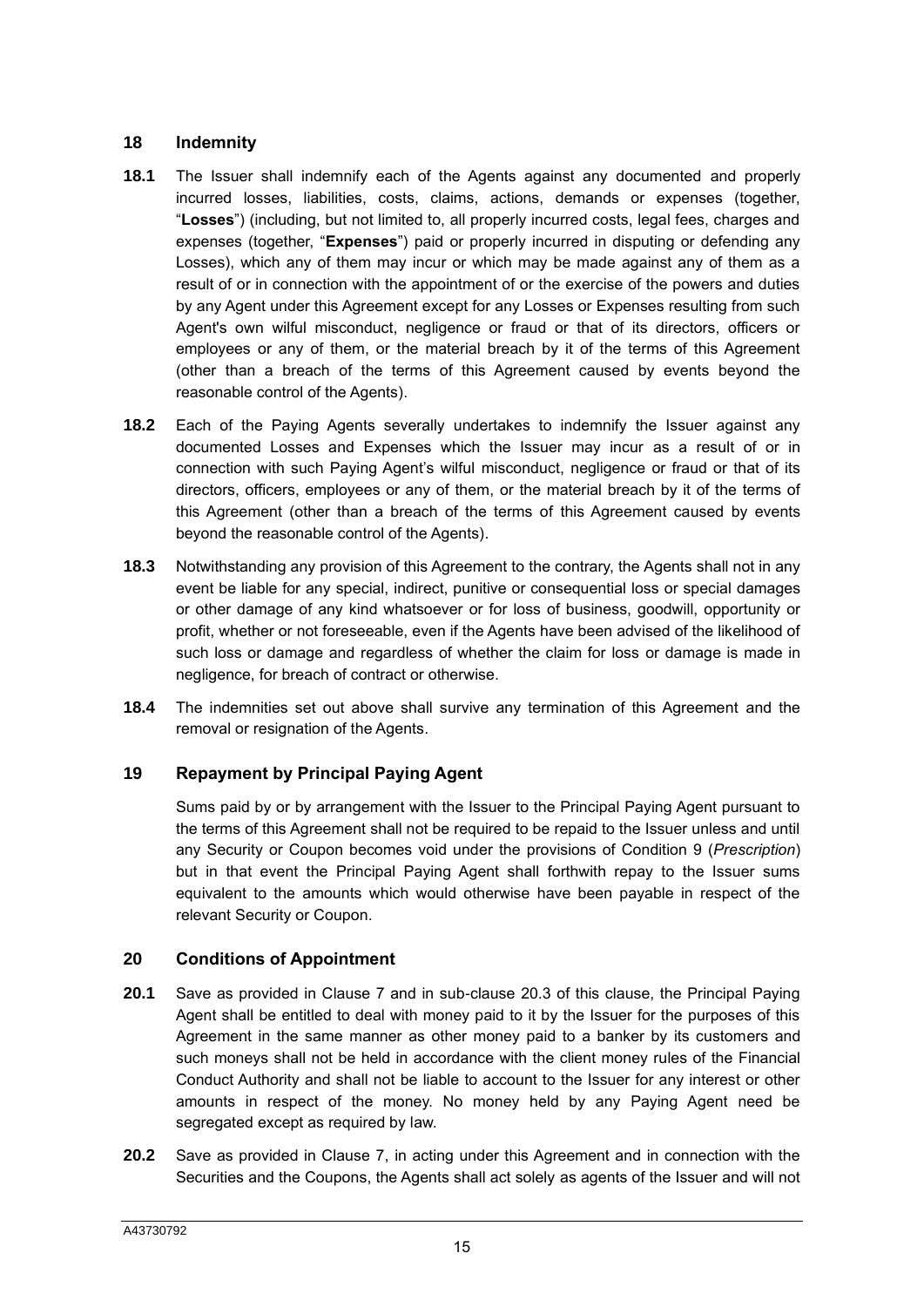assume any obligations towards or relationship of agency or trust or fiduciary duty for or with any of the owners or holders of the Securities or the Coupons.

- **20.3** No Paying Agent shall exercise any right of set-off or lien against the Issuer or any holders of Securities or Coupons in respect of any moneys payable to or by it under the terms of this Agreement.
- **20.4** Except as otherwise permitted in the Conditions or as ordered by a court of competent jurisdiction or required by law or otherwise instructed by the Issuer with the approval of the Trustee, each of the Agents shall be entitled to treat the holder of any Security or Coupon as the absolute owner for all purposes (whether or not the Security or Coupon shall be overdue and notwithstanding any notice of ownership or other writing on the Security or Coupon or any notice of previous loss or theft of the Security or Coupon).
- **20.5** The Agents shall be obliged to perform such duties and only such duties as are set out in this Agreement and the Securities and no implied duties or obligations shall be read into this Agreement or the Securities against the Agents other than the duty to act honestly and in good faith and to exercise the diligence of a reasonably prudent agent in comparable circumstances.
- **20.6** The Principal Paying Agent may consult with legal and other professional advisers and the opinion of the advisers shall be full and complete protection in respect of action taken, omitted or suffered under this Agreement in good faith and in accordance with the opinion of the advisers.
- **20.7** Each of the Agents shall be protected and shall incur no liability for or in respect of action taken, omitted or suffered in reliance upon any notices, instruction, information, report, request or order from the Issuer, the Trustee or any document which it believes acting in good faith to be genuine and to have been delivered by the proper party or parties or upon written instructions from the Issuer or the Trustee. The Issuer shall provide additional information to the Agents upon request.
- **20.8** Any of the Agents, their officers, directors or employees may become the owner of, or acquire any interest in, Securities or Coupons with the same rights that it or he would have if the Agent concerned were not appointed under this Agreement, and may engage or be interested in any financial or other transaction with the Issuer or the Trustee, and may act on, or as depositary, trustee or agent for, any committee or body of holders of Securities or Coupons or other obligations of the Issuer, as freely as if the Agent were not appointed under this Agreement.
- **20.9** The Principal Paying Agent shall not be under any obligation risk or expend its own funds or to take any action under this Agreement which it expects will result in any expense or liability accruing to it, the payment of which within a reasonable time is not, in its opinion, assured to it.
- **20.10** Each party shall provide as soon as reasonably practicable on request to any Agent such information as it shall reasonably require for the purpose of the discharge or exercise of its duties herein.
- **20.11** No Agent shall be under any obligation to monitor or supervise, enquire about or satisfy itself as to the functions or act of any of the parties and shall be entitled to assume, in the absence of express notice in writing to the contrary, that each other party is properly performing and complying with its obligations under the documents to which it is party and that no event has occurred whereby the Securities have become due and payable. No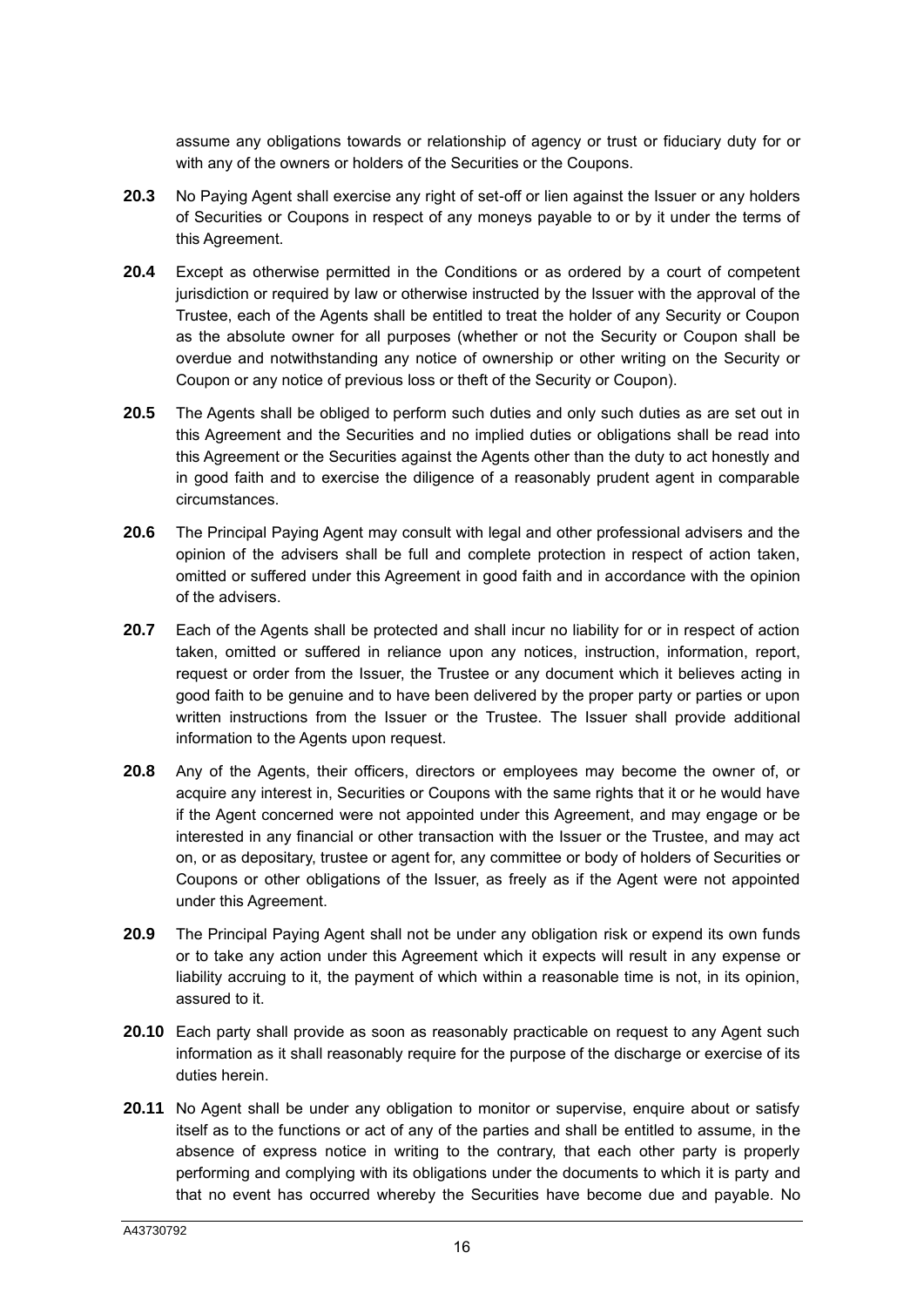Agent shall be liable for a breach by any other party to a Transaction Document, or the occurrence of any such event.

- **20.12** No Agent shall be obliged to do anything that would or might in its reasonable opinion be contrary to any law of any jurisdiction or any directive or regulation of any agency of any state or any internal policy relating to "know your customer" requirements or anti-money laundering or which would or might otherwise render it liable to any person or cause it to act in a manner which might prejudice its interests and may do anything which is, in its reasonable opinion, necessary to comply with any such law, directive or regulation or internal policy.
- **20.13** Each Agent may employ and pay an agent or delegate selected by it to transact or conduct, or concur in transacting or conducting, any business or to do or concur in doing all acts required to be done by that Agent and, provided that the Agent shall have exercised reasonable care in the selection of any such agent or delegate, the Agent shall not be in any way responsible for any liability incurred by reason of any misconduct or default on the part of any such agent or delegate or be bound to supervise the proceedings or acts of any such agent or delegate.
- **20.14** Whenever in the performance of its duties under this Agency Agreement or the Conditions, an Agent shall deem it reasonably desirable that any matter be established by the Issuer or any other party prior to taking any action or refraining from any action of suffering any action under this Agency Agreement, the matter shall be deemed to be conclusively established by a certificate signed by two directors of the Issuer or the Trustee and delivered to the relevant Agent and the certificate shall be a full authorisation to such Agent for any action taken or not taken or suffered in good faith by it under the provisions of this Agreement in reliance upon the certificate.
- **20.15** Notwithstanding anything to the contrary in the Trust Deed or the Agency Agreement, the Agents shall not be liable to any person for any matter or thing done or omitted in any way in connection with the Trust Deed or Agency Agreement save in relation to its own negligence, wilful misconduct or fraud or that of its directors, officers or employees or any of them, or the material breach by it of the terms of this Agreement (other than a breach of the terms of this Agreement caused by events beyond the reasonable control of the Agents).
- **20.16** Notwithstanding anything in this Agreement to the contrary, the Agents shall not be responsible or liable for any delay or failure to perform under this Agreement or for any losses resulting, in whole or in part, from or caused by any event beyond the reasonable control of the Agents including without limitation: strikes, work stoppages, acts of war, terrorism, epidemic, acts of God, governmental actions, exchange or currency controls or restrictions, devaluations or fluctuations, interruption, loss or malfunction of utilities, communications or any computer (software or hardware) services, the application of any law or regulation in effect now or in the future, or any event in the country in which the relevant duties under this Agreement are performed, (including, but not limited to, nationalisation, expropriation or other governmental actions, regulation of the banking or securities industry, sanctions imposed at national or international level or market conditions) which may affect, limit, prohibit or prevent the performance in full or in part of such duties until such time as such law, regulation or event shall no longer affect, limit, prohibit or prevent such performance (in full or in part) and in no event shall the Agents be obliged to substitute another currency for a currency whose transferability, convertibility or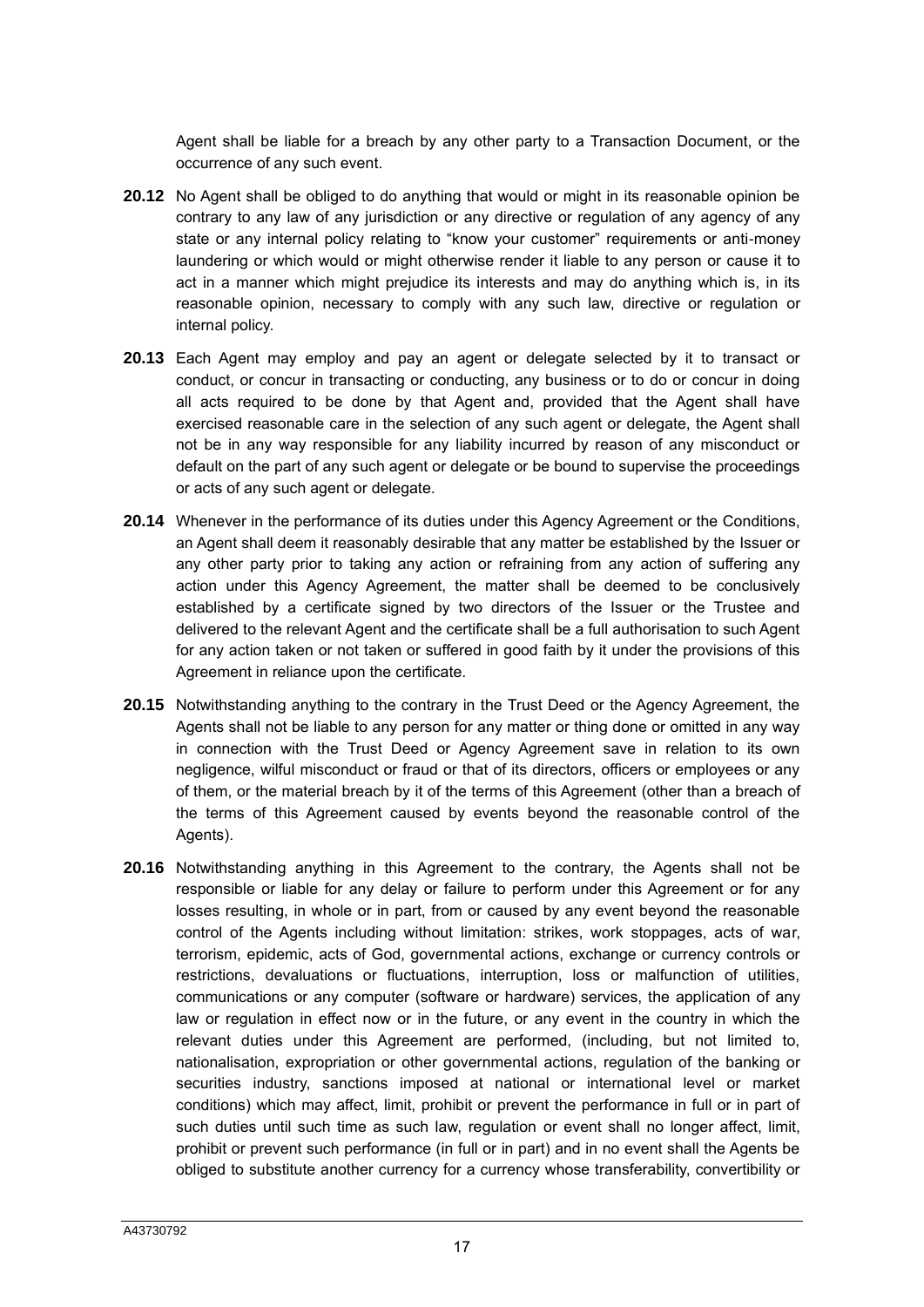availability has been affected, limited, prohibited or prevented by such law, regulation or event.

#### **21 Communication With Agents**

A copy of all communications relating to the subject matter of this Agreement between the Issuer or the Trustee and any of the Agents other than the Principal Paying Agent shall be sent to the Principal Paying Agent.

#### <span id="page-18-3"></span>**22 Termination of Appointment**

- <span id="page-18-0"></span>**22.1** The Issuer may, with the prior written approval of the Trustee, terminate the appointment of any Agent at any time and/or appoint additional or other Agents by giving to the Agent whose appointment is concerned and, where appropriate, the Principal Paying Agent at least 60 days prior written notice to that effect provided that so long as any of the Securities is outstanding:
	- **22.1.1** in the case of a Paying Agent, the notice shall not expire less than 45 days before any due date for the payment of interest; and
	- **22.1.2** notice shall be given under Condition 12 (*Notices*) at least 30 days before the removal or appointment of a Paying Agent.
- <span id="page-18-1"></span>**22.2** Notwithstanding the provisions of sub-clause [22.1,](#page-18-0) if at any time:
	- **22.2.1** an Agent becomes incapable of acting, or is adjudged bankrupt or insolvent, or files a voluntary petition in bankruptcy or makes an assignment for the benefit of its creditors or consents to the appointment of an administrator, liquidator or administrative or other receiver of all or any substantial part of its property, or if an administrator, liquidator or administrative or other receiver of it or of all or a substantial part of its property is appointed, or it admits in writing its inability to pay or meet its debts as they may mature or suspends payment of its debts, or if an order of any court is entered approving any petition filed by or against it under the provisions of any applicable bankruptcy or insolvency law or if a public officer takes charge or control of the Agent or of its property or affairs for the purpose of rehabilitation, administration or liquidation; or
	- **22.2.2** in the case of the Agent Bank, it fails to determine and/or publish the Calculations as provided in the Conditions and this Agreement,

the Issuer may, with the prior written approval of the Trustee, forthwith without notice, terminate the appointment of the relevant Agent, in which event (save with respect to the termination of the appointment of the Agent Bank) notice shall be given to the Securityholders under Condition 12 (*Notices*) as soon as is practicable.

- **22.3** The termination of the appointment of an Agent under this Agreement shall not entitle the Agent to any amount by way of compensation but shall be without prejudice to any amount then accrued due.
- <span id="page-18-2"></span>**22.4** All or any of the Agents may resign their respective appointments under this Agreement at any time (without giving any reason and without liability for any costs incurred in connection therewith) by giving to the Issuer and, where appropriate, the Principal Paying Agent at least 60 days' prior written notice to that effect provided that, so long as any of the Securities is outstanding, the notice shall not, in the case of a Paying Agent, expire less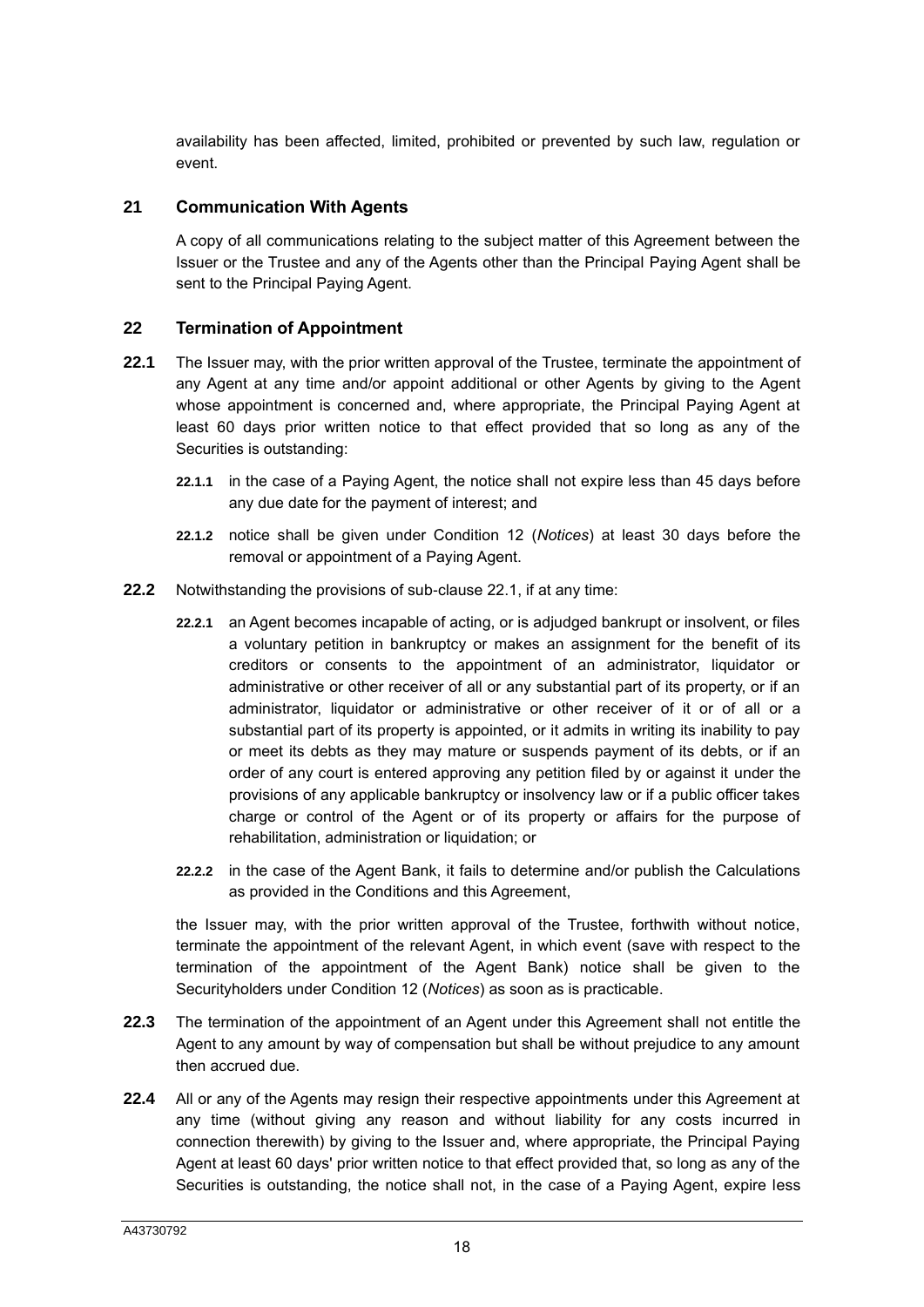than 45 days before any due date for the payment of interest. Following receipt of a notice of resignation from a Paying Agent, the Issuer shall promptly, and in any event not less than 30 days before the resignation takes effect, give notice to the Securityholders under Condition 12 (*Notices*). If the Principal Paying Agent or Agent Bank shall resign or be removed pursuant to sub-clauses [22.1](#page-18-0) or [22.2](#page-18-1) above or in accordance with this sub-clause [22.4,](#page-18-2) the Issuer shall promptly and in any event within 30 days appoint a successor in accordance with sub-clause [22.1.](#page-18-0) If the Issuer fails to appoint a successor within such period, the Principal Paying Agent or Agent Bank may select (at the cost of the Issuer) a leading bank approved by the Trustee to act as Principal Paying Agent or Agent Bank hereunder and the Issuer shall appoint that bank as the successor Principal Paying Agent or Agent Bank.

- **22.5** Notwithstanding the provisions of sub-clauses [22.1,](#page-18-0) [22.2](#page-18-1) and [22.4,](#page-18-2) so long as any of the Securities is outstanding, the termination of the appointment of an Agent (whether by the Issuer or by the resignation of the Agent) shall not be effective unless upon the expiry of the relevant notice there is:
	- **22.5.1** a Principal Paying Agent;
	- **22.5.2** a Paying Agent in a jurisdiction within Europe, other than the jurisdiction in which the Issuer is incorporated; and
	- **22.5.3** an Agent Bank.
- **22.6** Any successor Agent shall execute and deliver to its predecessor, the Issuer and, where appropriate, the Principal Paying Agent an instrument accepting the appointment under this Agreement, and the successor Agent, without any further act, deed or conveyance, shall become vested with all the authority, rights, powers, trusts, immunities, duties and obligations of the predecessor with like effect as if originally named as an Agent.
- **22.7** If the appointment of a Paying Agent under this Agreement is terminated (whether by the Issuer or by the resignation of the Paying Agent), the Paying Agent shall on the date on which the termination takes effect deliver to its successor Paying Agent (or, if none, the Principal Paying Agent) all Securities and Coupons surrendered to it but not yet destroyed and all copies of records concerning the Securities and Coupons maintained by it (except such documents and records as it is obliged by law or regulation to retain or not to release) and pay to its successor Paying Agent (or, if none, to the Principal Paying Agent) the amounts (if any) held by it in respect of Securities or Coupons which have become due and payable but which have not been presented for payment, but shall have no other duties or responsibilities under this Agreement.
- **22.8** If the Principal Paying Agent or any of the other Paying Agents shall change its specified office, it shall give to the Issuer, the Trustee and, where appropriate, the Principal Paying Agent not less than 45 days prior written notice to that effect giving the address of the new specified office. As soon as practicable thereafter and in any event at least 30 days before the change, the Principal Paying Agent shall give to the Securityholders on behalf of and at the expense of the Issuer notice of the change and the address of the new specified office under Condition 12 (*Notices*).
- **22.9** A corporation into which any Agent for the time being may be merged or converted or a corporation with which the Agent may be consolidated or a corporation resulting from a merger, conversion or consolidation to which the Agent shall be a party shall, to the extent permitted by applicable law, be the successor Agent under this Agreement without the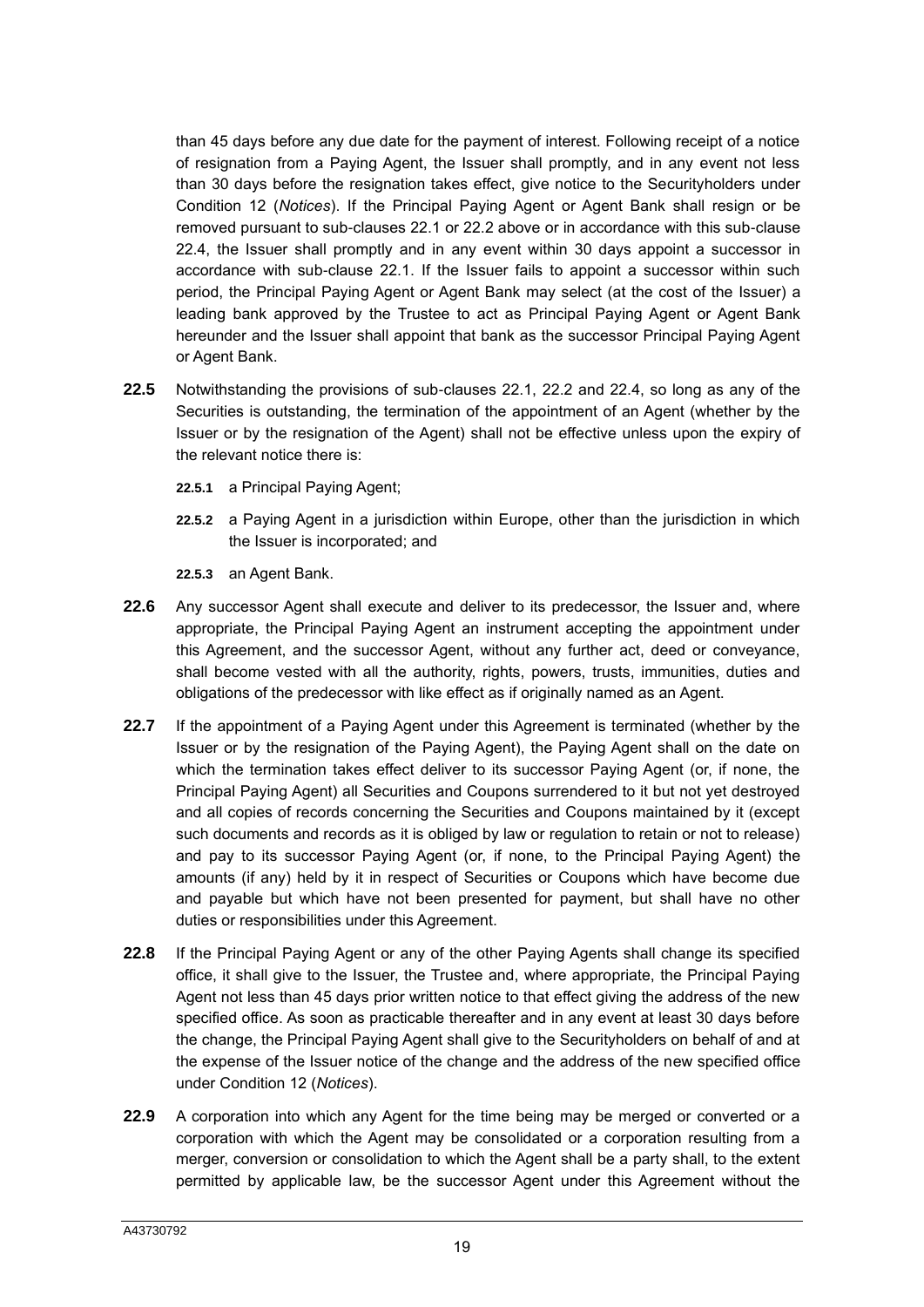execution or filing of any paper or any further act on the part of any of the parties to this Agreement. Notice of any merger, conversion or consolidation shall forthwith be given to the Issuer, the Trustee and, where appropriate, the Principal Paying Agent.

#### **23 Meetings of Securityholders**

- <span id="page-20-0"></span>**23.1** The provisions of Schedule 3 to the Trust Deed shall apply to meetings of the Securityholders and shall have effect in the same manner as if set out in this Agreement.
- **23.2** Without prejudice to sub-clause [23.1,](#page-20-0) each of the Paying Agents shall, on the request of any holder of Securities, issue voting certificates if so required by the Trustee, with reasonable proof satisfactory to the Trustee of their due execution on behalf of the Paying Agent under the provisions of Schedule 3 to the Trust Deed and shall forthwith give notice to the Issuer and the Trustee of any revocation or amendment of a voting certificate or block voting instruction. Each Paying Agent shall keep a full and complete record of all voting certificates and block voting Instructions issued by it and shall, not less than 24 hours before the time appointed for holding any meeting or adjourned meeting, deposit at such place as the Trustee shall designate or approve full particulars of all voting certificates and block voting instructions issued by it in respect of any meeting or adjourned meeting.

#### **24 Definitions**

As used herein:

- (a) the expression "**Trustee**" means and includes any trustee or trustees of the Trust Deed;
- (b) the expressions "**Principal Paying Agent**", "**Paying Agents**", "**Agent Bank**" and "**Agents**" mean and include each Principal Paying Agent, Paying Agent, Agent Bank and Agent from time to time appointed to exercise the powers and undertake the duties hereby conferred and imposed upon the Principal Paying Agent, Paying Agents, Agent Bank and Agents and notified to the Securityholders in accordance with Clause [22;](#page-18-3) and
- (c) the expression "**specified office**" means the offices specified in Clause [25](#page-20-1) or such other specified offices as may from time to time be duly notified pursuant to that clause.

#### <span id="page-20-1"></span>**25 Notices**

**25.1** Any notice required to be given under this Agreement to any of the parties shall be in English and shall delivered by electronic email, in person, sent pre-paid post (first class if inland, first class airmail if overseas) or by facsimile addressed to: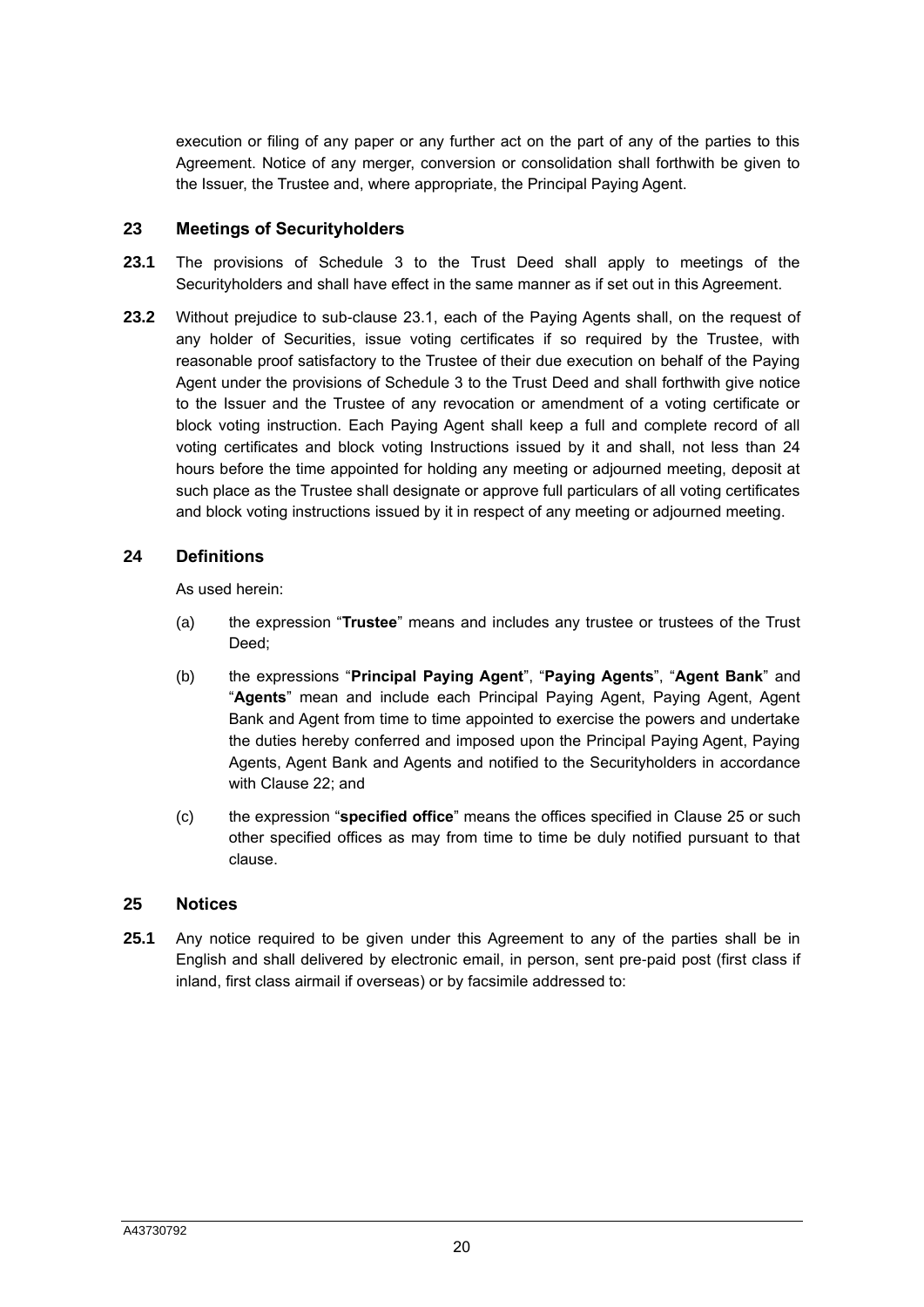| The Issuer: | <b>ENEL</b> - Società per Azioni                   |                                                                                                                                                 |
|-------------|----------------------------------------------------|-------------------------------------------------------------------------------------------------------------------------------------------------|
|             | Viale Regina Margherita 137<br>00198 Rome<br>Italy |                                                                                                                                                 |
|             | Facsimile No:                                      | +39 06 8305 7100                                                                                                                                |
|             | Email:                                             | capital.markets@enel.com<br>nicole.dellavedova@enel.com<br>leonardo.vagaggini@enel.com<br>giovanni.niero@enel.com<br>laura.mantellassi@enel.com |
|             | Attention:                                         | Nicole Della Vedova, Laura<br>Mantellassi, Leonardo Vagaggini,<br>Giovanni Niero                                                                |
|             |                                                    |                                                                                                                                                 |

| The Trustee: | <b>BNY Mellon Corporate Trustee Services Limited</b>  |                                                      |  |
|--------------|-------------------------------------------------------|------------------------------------------------------|--|
|              | One Canada Square<br>London E14 5AL<br>United Kingdom |                                                      |  |
|              | Facsimile No:                                         | +44 (0) 20 7964 2509                                 |  |
|              | Attention:                                            | <b>Trustee Administration Manager</b><br><b>ENEL</b> |  |

| and the Agent Bank: | The Principal Paying Agent The Bank of New York Mellon, London Branch |                                                   |
|---------------------|-----------------------------------------------------------------------|---------------------------------------------------|
|                     | Facsimile No:                                                         | +44 (0) 20 7964 2533<br>Copy to: +44 1202 689 660 |
|                     | Attention:                                                            | <b>Corporate Trust Administration ENEL</b>        |

or such other address, e-mail address or number of which notice in writing has been given to the other parties to this Agreement under the provisions of this clause.

Any such notice shall take effect, if sent by electronic mail, on the day of sending (provided no failed delivery message is received), if delivered in person, at the time of delivery, if sent by post, three days in the case of inland post or seven days in the case of overseas post after despatch, and, in the case of facsimile, 24 hours after the time of despatch, provided that in the case of a notice given by facsimile transmission such notice shall forthwith be confirmed by post. The failure of the addressee to receive such confirmation shall not invalidate the relevant notice given by facsimile.

**25.2** The parties hereto accept that some permitted methods of communication are not secure, such as, but without limitation, by facsimile or email or communications delivered through BNY Mellon Connect, CIDD, Nexen or any alternative electronic platform used to submit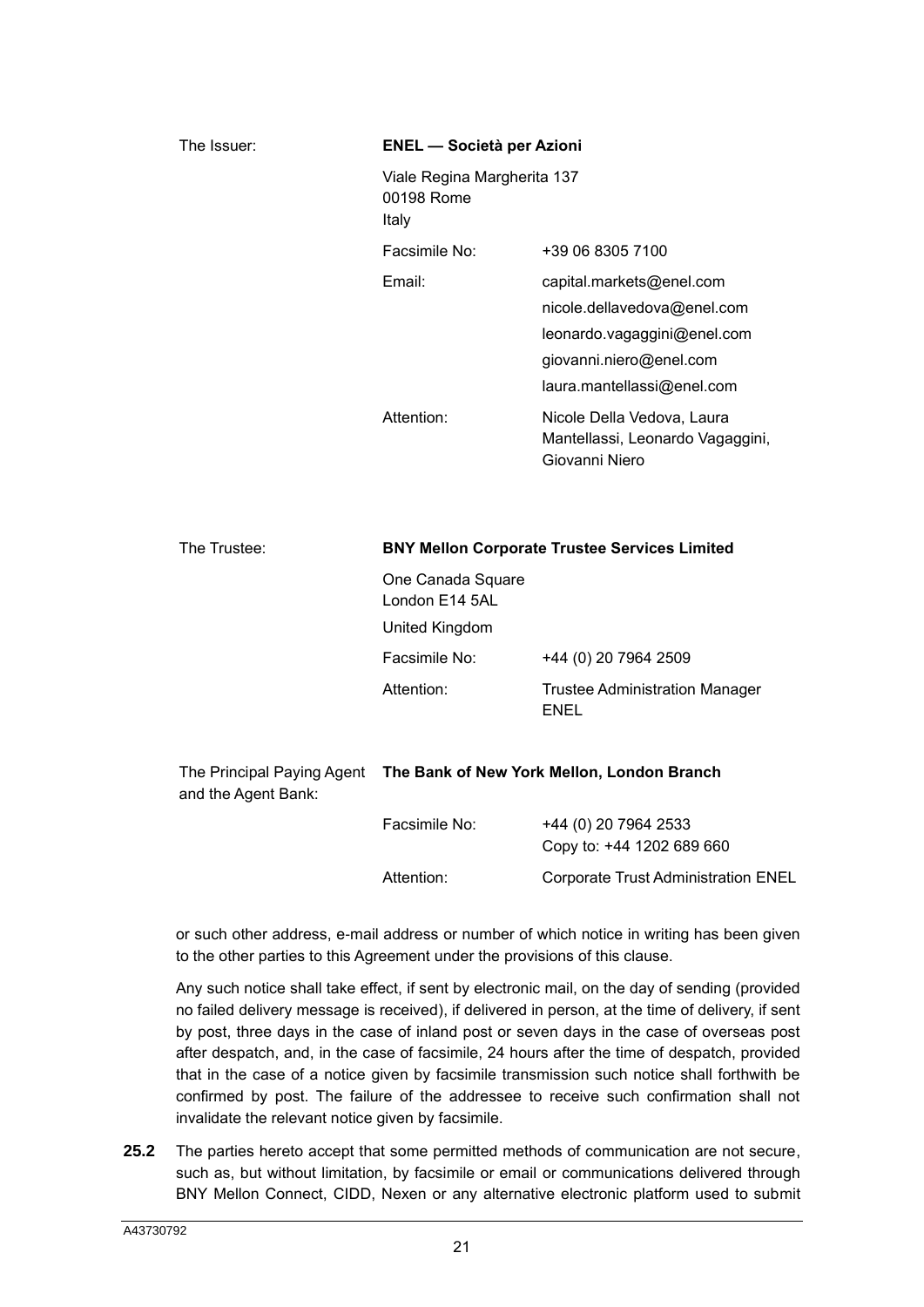instructions or other communications and the Agents or any other entity of The Bank of New York Mellon Group shall incur no liability for receiving Instructions or other communications believed by it to have been sent or given by an Authorised Person or an appropriate party to the transaction (or authorised representative thereof) or for transmitting data to the Issuer via any such non-secure method.

**25.3** The Issuer or authorised officer of the Issuer shall use all reasonable endeavours to ensure that Instructions transmitted to the Agents or any other entity of The Bank of New York Mellon Group pursuant to this Agreement are complete and correct. Any Instructions shall be conclusively deemed to be valid Instructions from the Issuer or authorised officer of the Issuer to the Agent or any other entity of The Bank of New York Mellon Group for the purposes of this Agreement.

#### **26 Taxes and Stamp Duties**

The Issuer agrees to pay any and all stamp and other documentary taxes or duties which may be payable in connection with the execution, delivery, performance and enforcement of this Agreement by any Agent other than in *caso d'uso*, *enunciazione* or voluntary registration pursuant to, respectively, articles 6, 22, 8 of Presidential Decree number 131 of 26 April 1986., which does not relate to enforcement of this Agreement or the protection of the relevant Agent's personal rights.

#### **27 Sanctions**

- **27.1** The Issuer represents and warrants that none of the Issuer, nor (to the best of the knowledge of the Issuer) any of its subsidiaries (within the meaning of Articles 2359(1) and 2359(2) of the Italian Civil Code and of Article 93 of Legislative Decree No. 58 of 24 February 1998, as amended), directors or officers is the target or subject of sanctions enforced by the US Government, (including the Office of Foreign Assets Control of the U.S. Department of the Treasury ("**OFAC**")), the United Nations Security Council, the European Union or Her Majesty Treasury of the United Kingdom (together the "**Sanctions**"); and the Issuer will not use any payments made pursuant to this Agreement, (i) for the purpose of financing the activities of any person or entity that,, at the time of such financing, is subject to any Sanctions, (ii) to fund or knowingly facilitate any activities of or business with any country or territory that is the target or subject of Sanctions that broadly prohibit or restrict dealings with such country or territory, or (iii) to act in any other manner that will result in a violation of Sanctions.
- **27.2** Clause 27.1 will not apply if and to the extent that it is or would be unenforceable by reason of breach of (i) any provision of Council Regulation (EC) No 2271/96 of 22 November 1996 (or any law or regulation implementing such Regulation in any member state of the EEA or the United Kingdom) or (ii) any similar blocking or anti-boycott law.

#### **28 Counterparts**

This Agreement may be executed in any number of counterparts, all of which, taken together, shall constitute one and the same agreement and any party may enter into this Agreement by executing a counterpart.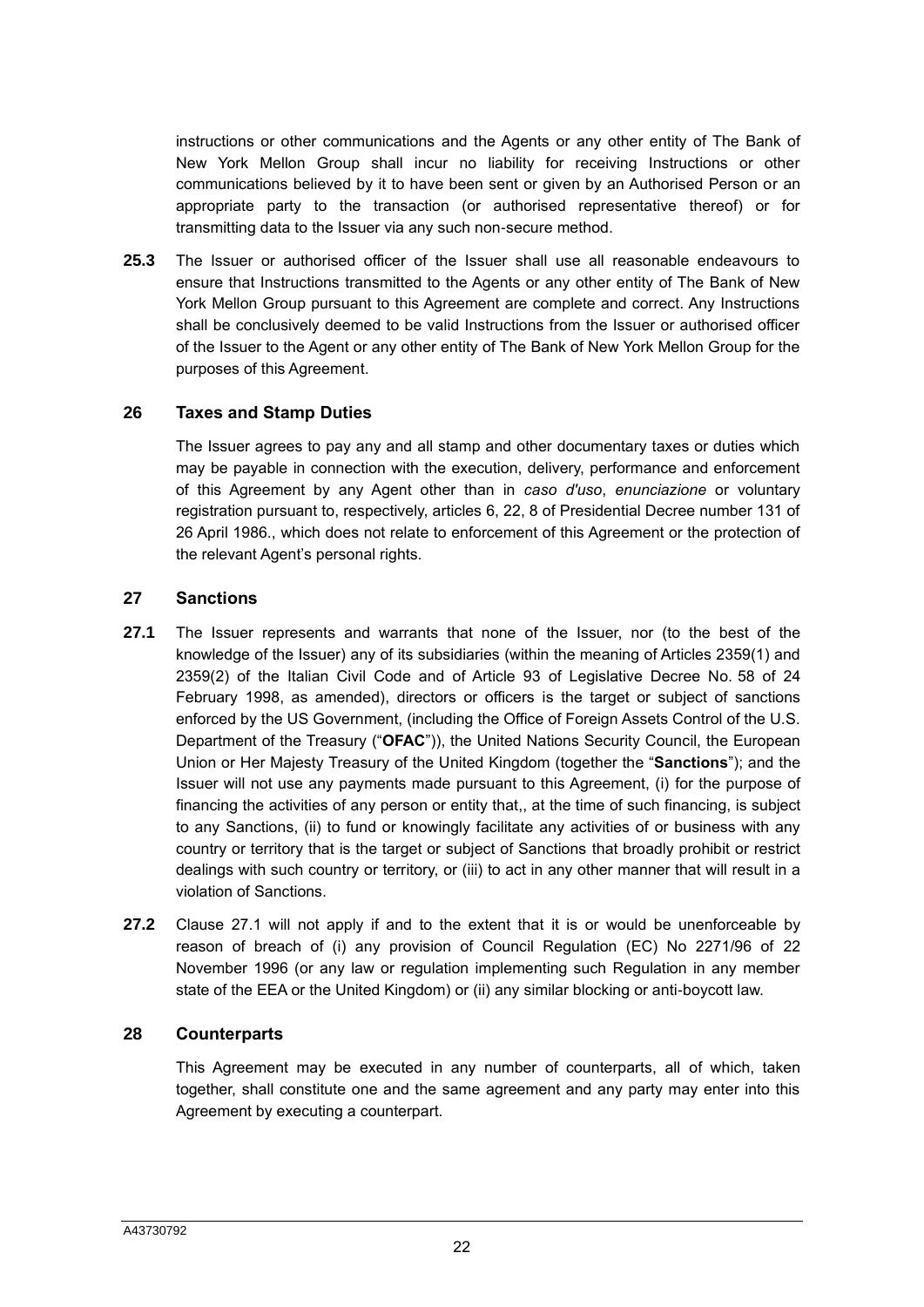#### **29 Descriptive Headings**

The descriptive headings in this Agreement are for convenience of reference only and shall not define or limit the provisions of this Agreement.

#### **30 Governing Law and Submission to Jurisdiction**

- **30.1** This Agreement and any non-contractual obligations arising out of or in connection with this Agreement are governed by, and shall be construed in accordance with, the laws of England.
- **30.2** The Parties agree that the courts of England are to have jurisdiction to settle any dispute which may arise out of or in connection with this Agreement (including any dispute relating to any non-contractual obligations arising out of or in connection with this Agreement) (the "**Proceedings**") and accordingly submits to the exclusive jurisdiction of the English courts.
- **30.3** The Parties waive any objection to the courts of England on the grounds that they are an inconvenient or inappropriate forum.
- **30.4** The Issuer appoints Law Debenture Corporate Services Limited at its registered office at 100 Wood Street, London EC2V 7EX for the time being as its agent for service of process in England in respect of any Proceedings and undertakes that in the event of it ceasing so to act it will appoint such other person as the Trustee may approve as its agent for that purpose.
- **30.5** The Issuer:
	- **30.5.1** agrees to procure that, so long as any of the Securities remain liable to prescription, there shall be in force an appointment of such a person approved by the Trustee with an office in London with authority to accept service as aforesaid;
	- **30.5.2** agrees that failure by any such person to give notice of such service of process to the Issuer shall not impair the validity of such service or of any judgment based thereon; and
	- **30.5.3** agrees that nothing in this Agreement shall affect the right to serve process in any other manner permitted by law.

#### **31 Amendments**

This Agreement may be amended by all of the parties, without the consent of any Securityholder or Couponholder, either:

- (a) for the purpose of curing any ambiguity or of curing, correcting or supplementing any manifest or proven error or any other defective provision contained in this Agreement; or
- (b) in any other manner which the parties may mutually deem necessary or desirable and which shall not be inconsistent with the Conditions and shall not, in the opinion of the Trustee, be materially prejudicial to the interests of the Securityholders.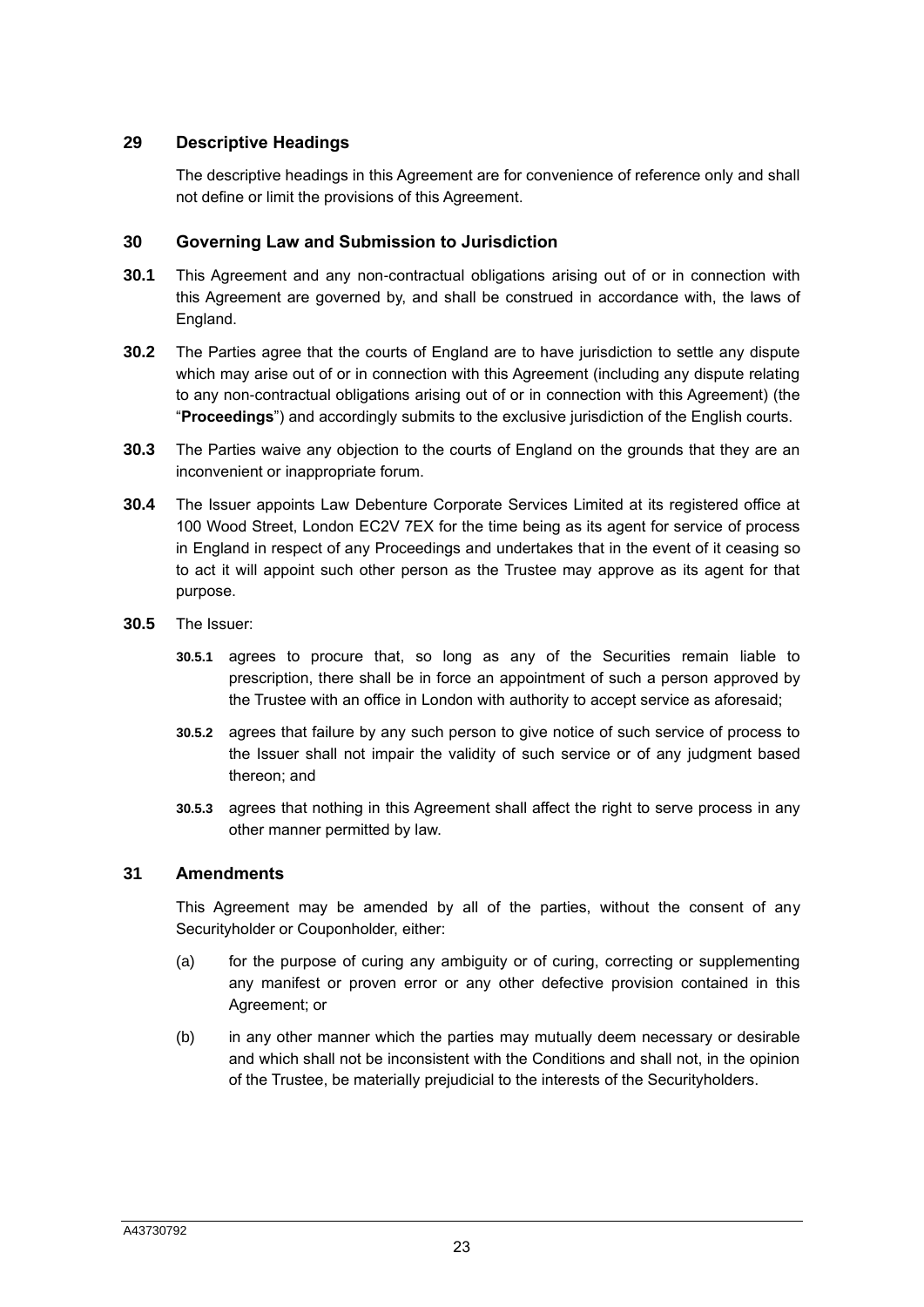# **32 Third Party Rights**

No rights are conferred on any person under the Contracts (Rights of Third Parties) Act 1999 to enforce any term of this Agreement, but this does not affect any right or remedy of any person which exists apart from that Act.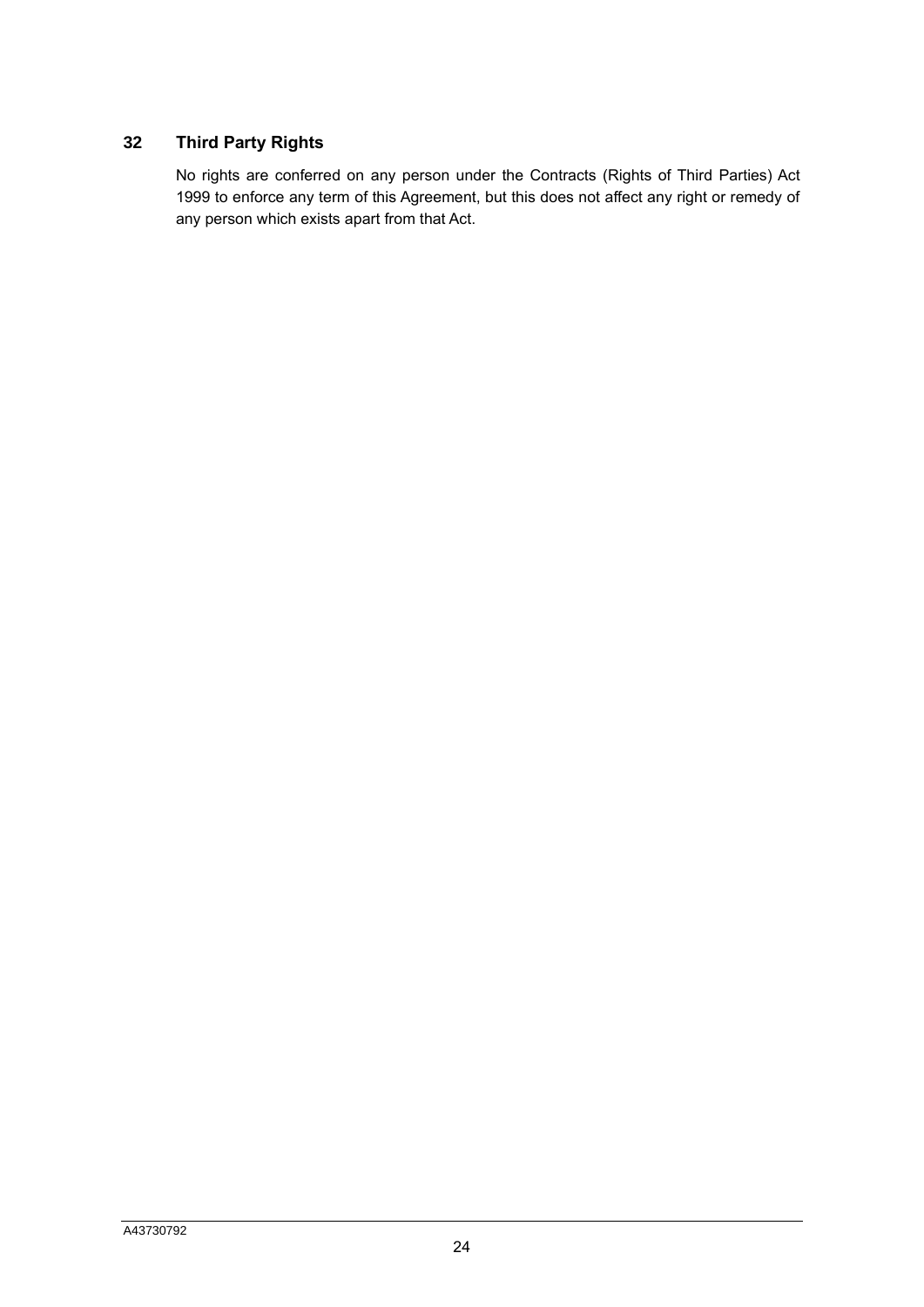# **Schedule 1 Form of Notice**

#### **ENEL – Società per Azioni**

<span id="page-25-0"></span>€1,250,000,000 Perpetual 6.5 Year Non-Call Capital Securities (ISIN: XS2312744217)

#### (the "**Securities**")

[*Notice to be provided by the Agent Bank to ENEL – Società per Azioni as Issuer, BNY Mellon Corporate Trustee Services Limited as Trustee, The Bank of New York Mellon, London Branch as Principal Paying Agent and (so long as the Securities are listed thereon) any stock exchange or other relevant authority (and so long as the Securities are in global form, each of Euroclear and Clearstream, Luxembourg)*]

Notice is hereby given by The Bank of New York Mellon, London Branch in its capacity as Agent Bank pursuant to clause [9.3](#page-8-2) of the Paying Agency Agreement (the "**Agency Agreement**") dated 8 March 2021 among ENEL – Società per Azioni (the "**Issuer**"), BNY Mellon Corporate Trustee Services Limited (the "**Trustee**") and The Bank of New York Mellon, London Branch as Principal Paying Agent and Agent Bank **as follows**:

#### [*Use Option 1 or Option 2 below as appropriate*]

[*Option 1 in relation to Clause [9.3.1](#page-8-0) -* In relation to the Reset Period from and including [*insert date*] to but excluding [*insert date*],

- (a) the EUR 5 year Swap Rate is  $\left[ \bullet \right]$ ;
- (b) the Prevailing Interest Rate is [●]; and
- (c) the amount of interest payable on [*insert relevant Interest Payment Date*] is €[●] per €100,000.]

[*Option 2 in relation to Clause [9.3.3](#page-9-0) - insert details of any other rate or amount to be calculated or determined or any rate, amount or quotation to be obtained by the Agent Bank under the Terms and Conditions of the Securities.*]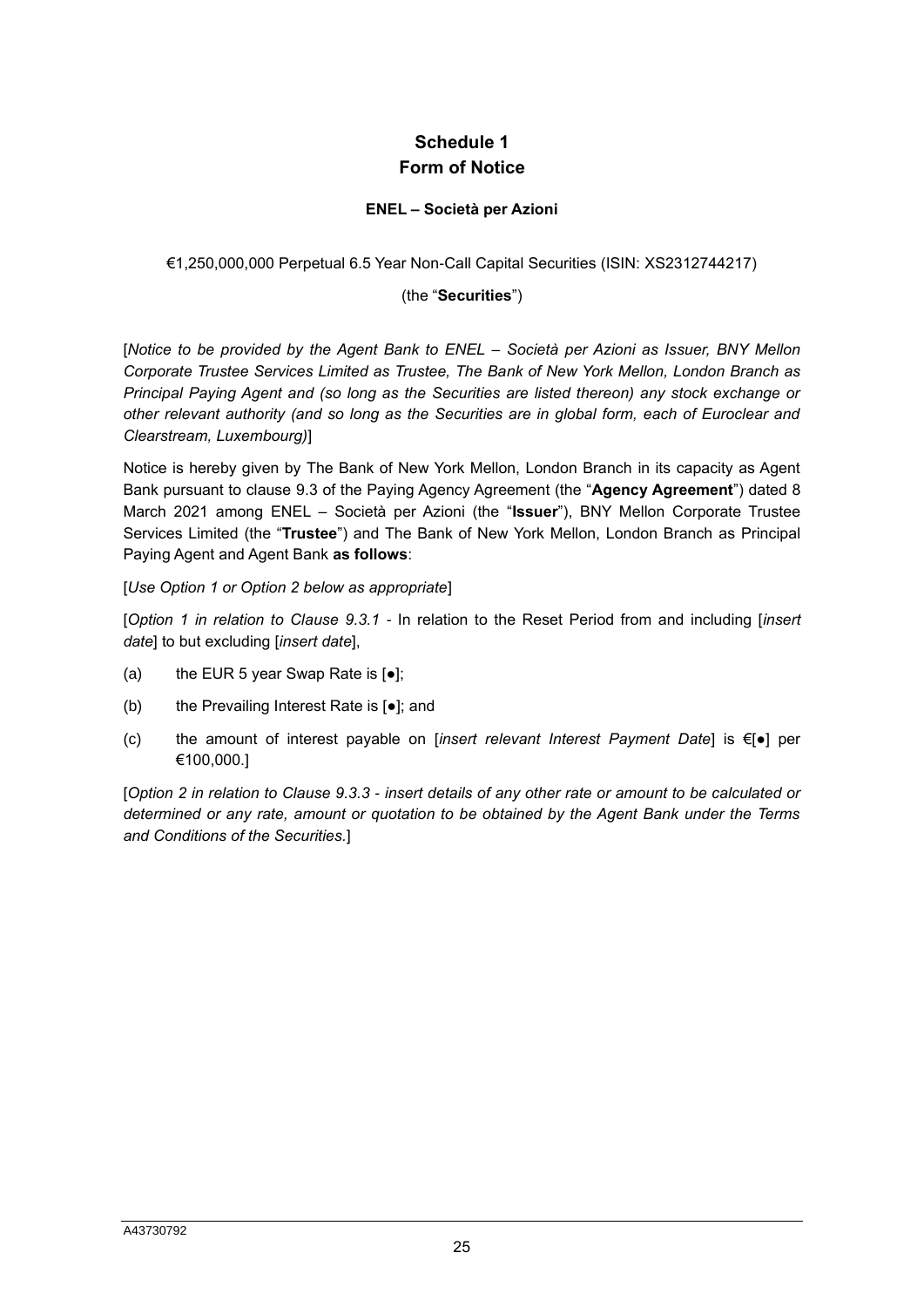**Signed** by each of the parties (or their duly authorised representatives) on the date which appears on the first page.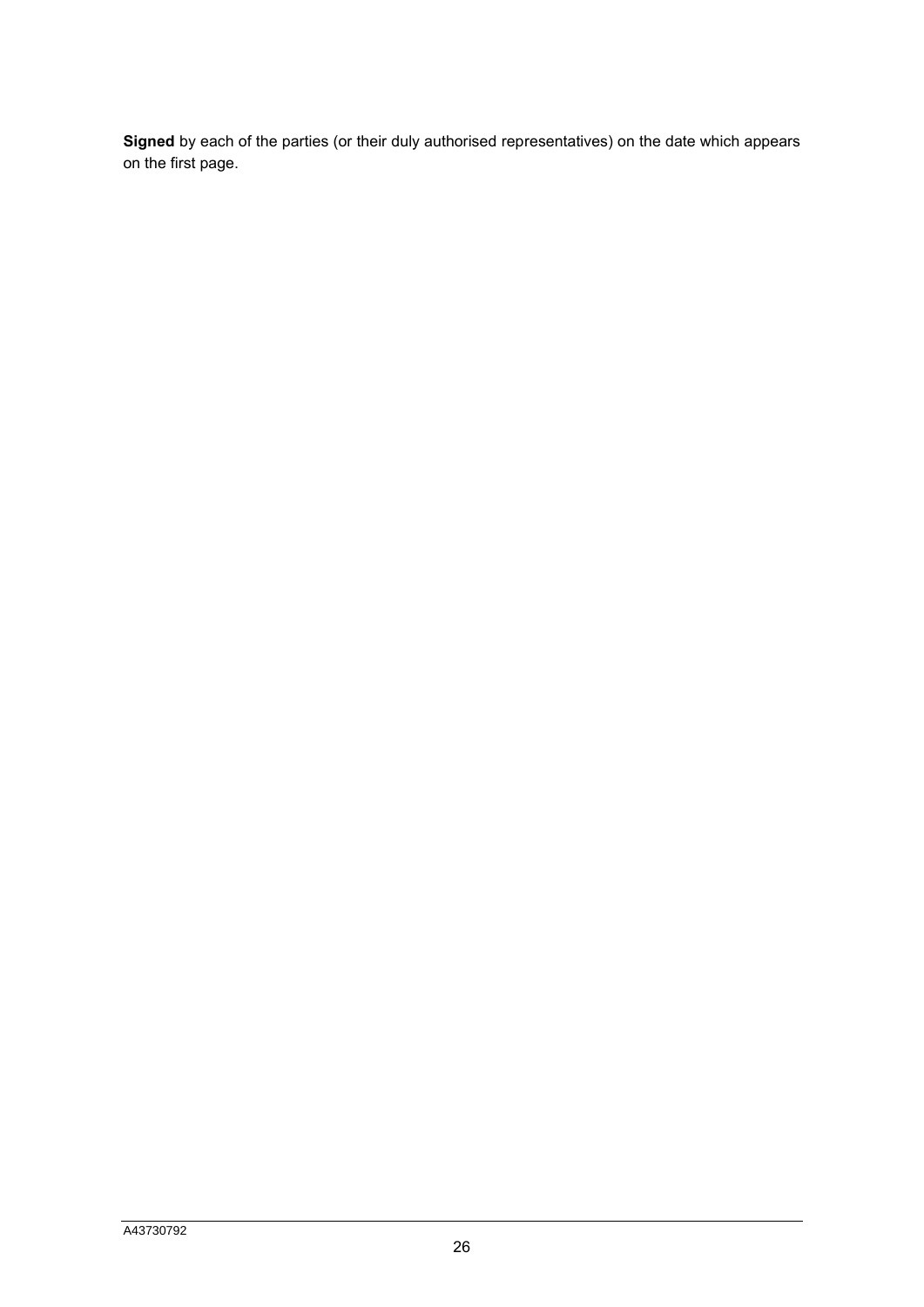# **Signatories**

#### **The Issuer**

ENEL – Società per Azioni

By: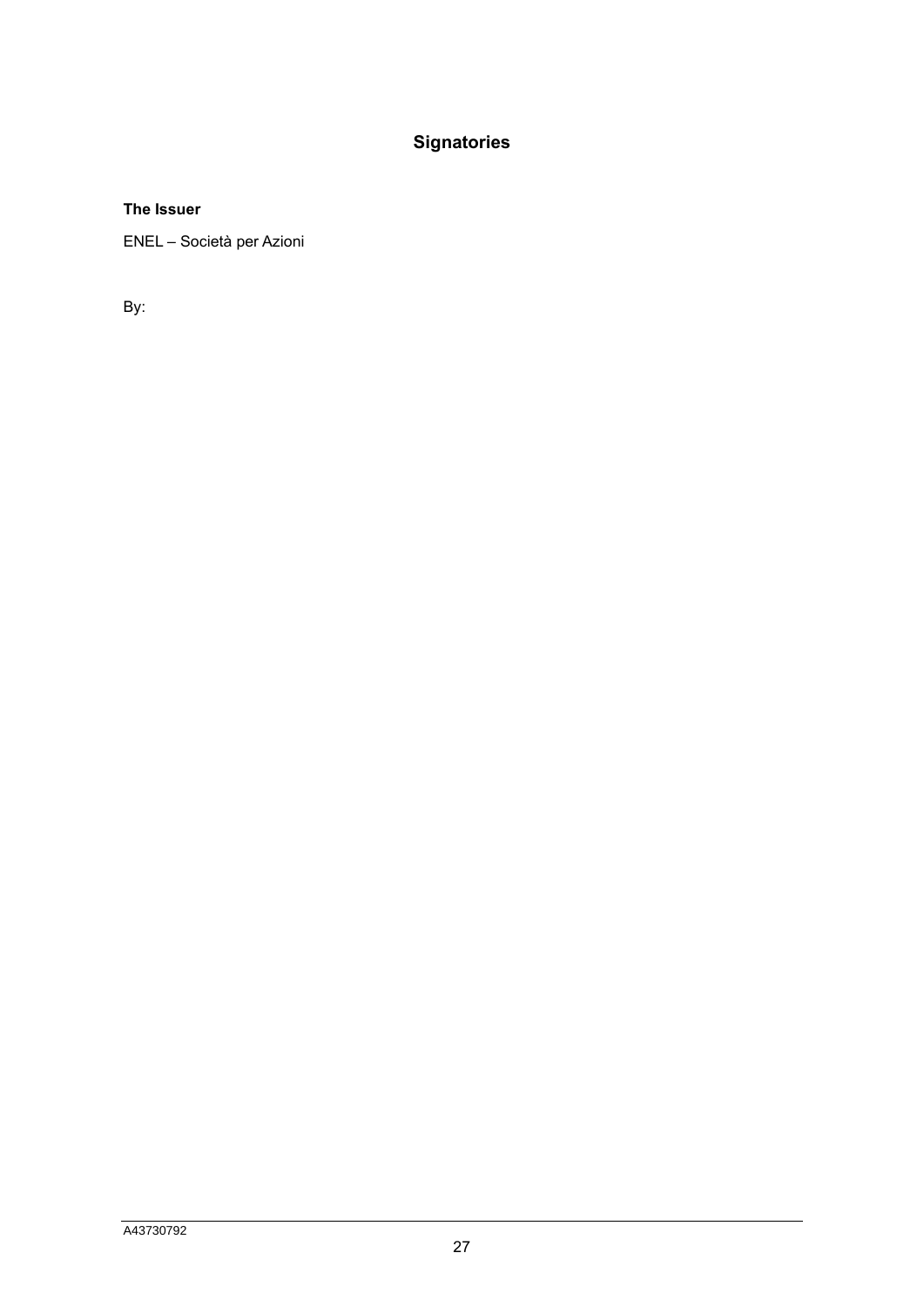#### **The Trustee**

signed for and on behalf of

# **BNY Mellon Corporate Trustee Services Limited**

By:

Name:

Title: